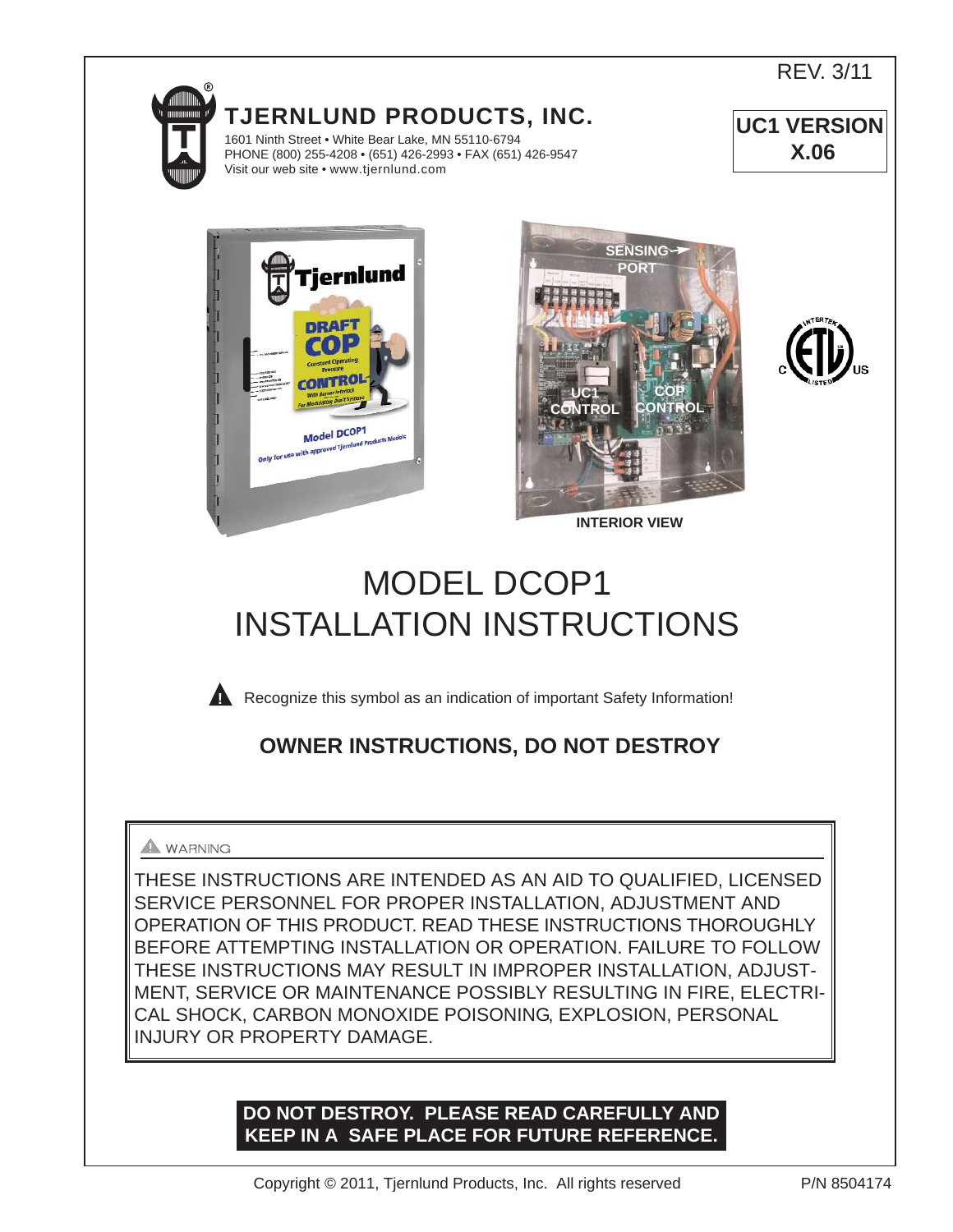#### **TABLE OF CONTENTS**

|                          | Page (s) |
|--------------------------|----------|
|                          |          |
|                          |          |
|                          |          |
|                          |          |
|                          |          |
|                          |          |
|                          |          |
| <b>Electrical Wiring</b> |          |
|                          |          |
|                          |          |
|                          |          |
|                          |          |
|                          |          |
|                          |          |
|                          |          |
|                          |          |
|                          |          |
|                          |          |
|                          |          |
|                          |          |

#### **DESCRIPTION**

The DCOP1 combines Tjernlund's standard UC1 interlock control with the (COP) Constant Operating Pressure controller.

It can be interlocked with virtually any burner control circuit. Features include: adjustable pre & post purge, LED status/diagnostic indicators, 10 second prover switch delay to avoid burner start up and wind induced short cycling. Interlocks with any 24-115 VAC burner control circuit and also includes "dry" contact actuation option. After each burner cycle the UC1 will continue to operate in post-purge mode to allow the Inducer to purge the heater and vent of residual flue gases. A pre-purge time is factory set at 5 seconds (adjustable up to 35 seconds) and a post-purge time is factory set at 2 minutes (adjustable up to 16 minutes), see "Pre / Post Purge Settings" on page 3.

The COP controller measures draft/pressure and modulates the speed of an RT-Series Inducer to maintain a user adjustable draft/pressure set point. Do not use with any other series of Tjernlund Inducers/Venters. The set point is adjusted through a pot mounted on the COP circuit board.

#### **GENERAL INFORMATION**

Each DCOP1 is electrically factory line tested before shipment.

After opening carton, inspect thoroughly for hidden damage. If any damage is found notify freight carrier and your distributor immediately and file a concealed damage claim.

#### **INSTALLATION RESTRICTIONS**

- 1. The Pre-Cycle Prover Status Check is deactivated from the factory. When activated, the UC1 Universal Control checks across P1 & P2 safety circuit (Fan Prover) to verify that the Fan Prover switch is "Open" upon a call for heat and not stuck "Closed". Natural draft or winds may be sufficient to close the PSA-1 fan prover switch contacts prior to a call for heat. Keeping the Prover Status Check activated may cause nuisance lockouts. Push up or "ON" to deactivate. See "P1 & P2 Pre-Cycle Fan Prover Status Check", page 4 for details.
- 2. An Inducer post-purge on the UC1 has been factory set at 2 minutes. Confirm that dip switch #5 is in the up or "ON" position. Oil fired equipment requires that the post-purge be long enough to eliminate post cycle nozzle drip odor. A longer post-purge may be necessary for longer vent runs or high heat retention, refractory lined combustion chambers. A shorter post-purge may be desired for gas installations. See "Pre / Post Purge and Prover Status Check Dip Switch Settings", page 3 for details.
- 3. The DCOP1 is intended for indoor installation only. Do not mount the DCOP1 on a heat source that exceeds  $140^{\circ}F (60^{\circ}C)$ . Examples of improper mounting surfaces include vent pipe, top of heater casing or any place where radiant or convective heat would cause the junction box temperature to exceed  $140^{\circ}F$  (60 $^{\circ}C$ ).
- 4. The maximum distance wire can be ran from the RT-Series Inducer junction box to the DCOP1 control is 250 feet.

#### **CAUTIONS**

# **A** WARNING

The DCOP1 must be installed by a qualified installer (an individual properly licensed and/or trained) in accordance with all local codes or, in their absence, in accordance with the appropriate National Fire Protection Association #31, #54, #211 and the National Electrical Code.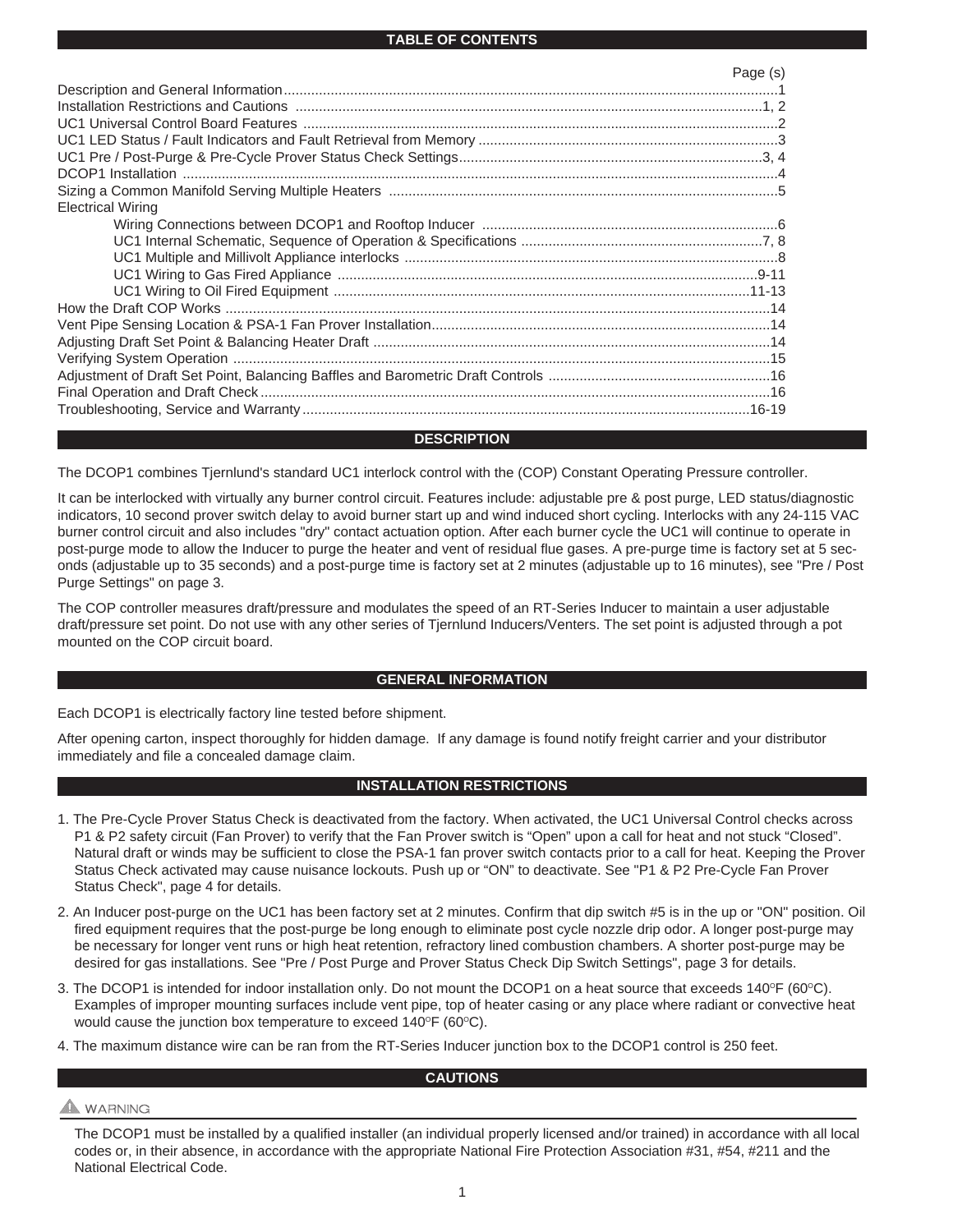Failure to install, maintain and/or operate the DCOP1 in accordance with manufacturer's instructions may result in conditions which can produce bodily injury and property damage.

- 1. The installer must verify that the BTU/hr. input of the appliance(s) does not exceed the recommended input of the RT-Series Inducer being controlled by the DCOP1. Refer to the RT-Series brochure or installation instructions for capacities.
- 2. Disconnect power supply from the DCOP1 and heating equipment when making wiring connections and servicing the DCOP1. Failure to do so may result in personal injury and/or equipment damage. LED #6 (RED) on UC1 should be off with power removed.
- 3. All installation restrictions and instructions in the RT-Series Inducer installation instructions must be followed when using the DCOP1.
- 4. Make certain power source is adequate for the DCOP1 and Inducer requirements. Do not add equipment to a circuit when the total electrical load is unknown.



- # 1. Power supplied by board. Do not supply power to this area or control damage may result.
- # 2. Do not supply power to the appliance interlock block with the call selector in the "DRY" position. Control damage may result if power is supplied.
- # 3. Circuit protection must be provided by the installer. 16 Amps is the maximum current allowed for this device at terminal L. A 15 Amp circuit breaker is recommended.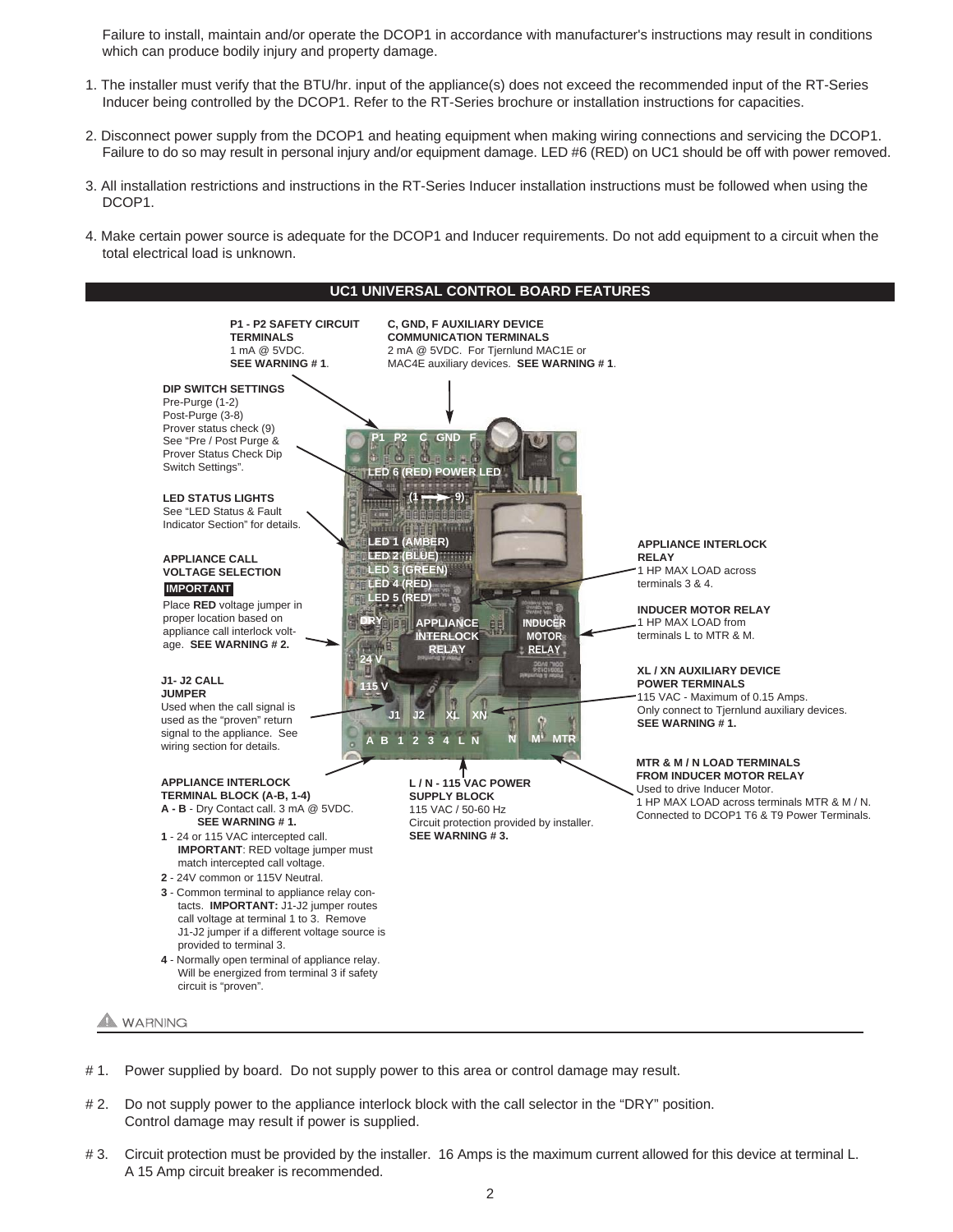#### **UC1 LED STATUS & FAULT INDICATORS**

## **LED INDICATOR LIGHTS**

| $LED#1$ (Amber)              | Appliance call for heat.                                                                                                                                                             |
|------------------------------|--------------------------------------------------------------------------------------------------------------------------------------------------------------------------------------|
| LED #2 (Blue)                | Safety circuit through P1 & P2 (PSA-1 Fan Prover and/or Limit). Indicates PSA-1 switch is closed during run                                                                          |
|                              | cycle. Burner circuit is energized with Interlock Relay contact closure from terminal 3 to 4.                                                                                        |
| LED #3 (Green)               | Power switched to COP controller from MTR & N.                                                                                                                                       |
| LED#4 (Red)                  | Status / Fault indicator.                                                                                                                                                            |
| LED#5 (Red)                  | Used as a status indicator.                                                                                                                                                          |
| $LED \#6 (Red)$              | 115 VAC power supplied to board.                                                                                                                                                     |
| <b>LED STATUS INDICATORS</b> | LED #4 & #5 (Red) Flashing Alternately<br>$=$ Inducer in Pre-purge. (Pre-Purge options 0, 5, 20, 35 seconds)                                                                         |
|                              | LED #4 $\&$ #5 (Red) Flashing in Unison<br>$=$ Inducer in Post-Purge. (Post-Purge options 0, 30 seconds or 1, 2, 4, 8, 16 minutes)                                                   |
|                              | LED #4 (Red) Flashes Continuously*<br>$=$ PSA-1 Fan Prover opened for more than 10 seconds during burner cycle.<br>(Inducer will run for 10 minutes, attempting to close Fan Prover) |
|                              | LED #5 (Red) Flashing Intermittently<br>$=$ With no call for heat, flashes 3 seconds on / 3 seconds off if microcontroller<br>is working properly.                                   |
| <b>LED FAULT INDICATORS</b>  |                                                                                                                                                                                      |
|                              | Fault conditions are indicated by counting the number of times LED #4 (Red) flashes.                                                                                                 |
| LED #4 (Red) Flashes 2 Times | PSA-1 Fan Prover was in electrically closed position prior to Inducer operation.                                                                                                     |

| $L = 0$ is a set of $\sim$ in the set of $\sim$ in the set of $\sim$ | <u>. On Fight Revolution in order roady ordered poolten prior to madder operation.</u>             |
|----------------------------------------------------------------------|----------------------------------------------------------------------------------------------------|
| LED #4 (Red) Flashes 3 Times*                                        | PSA-1 Fan Prover does not close within 60 seconds after call for heat.                             |
| LED #4 (Red) Flashes 4 Times*                                        | PSA-1 Fan Prover opened during cycle and did not close within 10 minutes of Inducer operation.     |
| LED #4 (Red) Flashes 5 Times*                                        | PSA-1 Fan Prover opened for more than 10 seconds during burner cycle but closed within 10 minutes. |
|                                                                      |                                                                                                    |

Investigate cause of PSA-1 Fan Prover short cycling such as; firing burner at capacities or temperatures exceeding Inducer limits, excessive vent pipe runs, plugged / kinked Fan Prover sensing tube, PSA-1 Fan Prover setpoint too high or DCOP1 draft setpoint too low. Adjustment may be required.

**IMPORTANT:** Fault codes will automatically be displayed after a fault condition occurs. If the call for heat interlock signal or 115 VAC power is removed, the UC1 board will reset and the fault will be stored in memory instead of displayed. Any new fault will replace any previous fault.

# **CHECKING MEMORY FOR LAST FAULT CODE**

**IMPORTANT:** Prior to accessing the fault code memory, note the settings of the dip switches so that they can be returned to their original Pre / Post-Purge positions. When power is supplied to the DCOP1 use caution when moving UC1 dip switches.The last fault code can be retrieved at any time by setting all dip switches 1-8 to the up, or "on" position. The last fault code, or lack there of, will be indicated by counting the number of times LED #4 (Red) flashes. By moving any of the dip switches back to their original position, the fault code will be cleared. **NOTE:** The DCOP1 must have its 115 VAC power supply present when any of the UC1 (1-8) dip switches are moved back to their original position for the fault code to clear.

# **UC1 PRE / POST PURGE AND PROVER STATUS CHECK DIP SWITCH SETTINGS**

# A WARNING

Remove power to DCOP1 and heating equipment when installing, servicing or changing UC1 dip switch settings. Failure to do so may result in personal injury and/or equipment damage. LED #6 (RED) should not be on if 115 VAC supply power is removed from the control.

# **Pre-purge**

An Inducer pre-purge has been factory set at 5 seconds (Adjustable from 0 to 35 seconds). Used for longer vent runs to get draft fully established throughout the vent system prior to burner ignition. Also beneficial for negative pressure prone environments. **IMPORTANT:** Nuisance equipment lockouts may occur if Inducer pre-purge is running in conjunction with and is longer than any equipment timing circuit. Pre-purge settings must be shorter than burner control lockout time unless wired prior to burner control timing circuit (i.e. aquastat / thermostat).

#### **Post-purge**

An Inducer post-purge has been factory set at 2 minutes (Adjustable from 0 to 16 minutes). Confirm that dip switch #5 is in the up or "on" position. Oil fired equipment requires that the post-purge be long enough to eliminate post cycle nozzle drip odor. A longer post-purge may be necessary for longer vent runs or high heat retention, refractory lined combustion chambers. A shorter post-purge may be desired for gas installations.

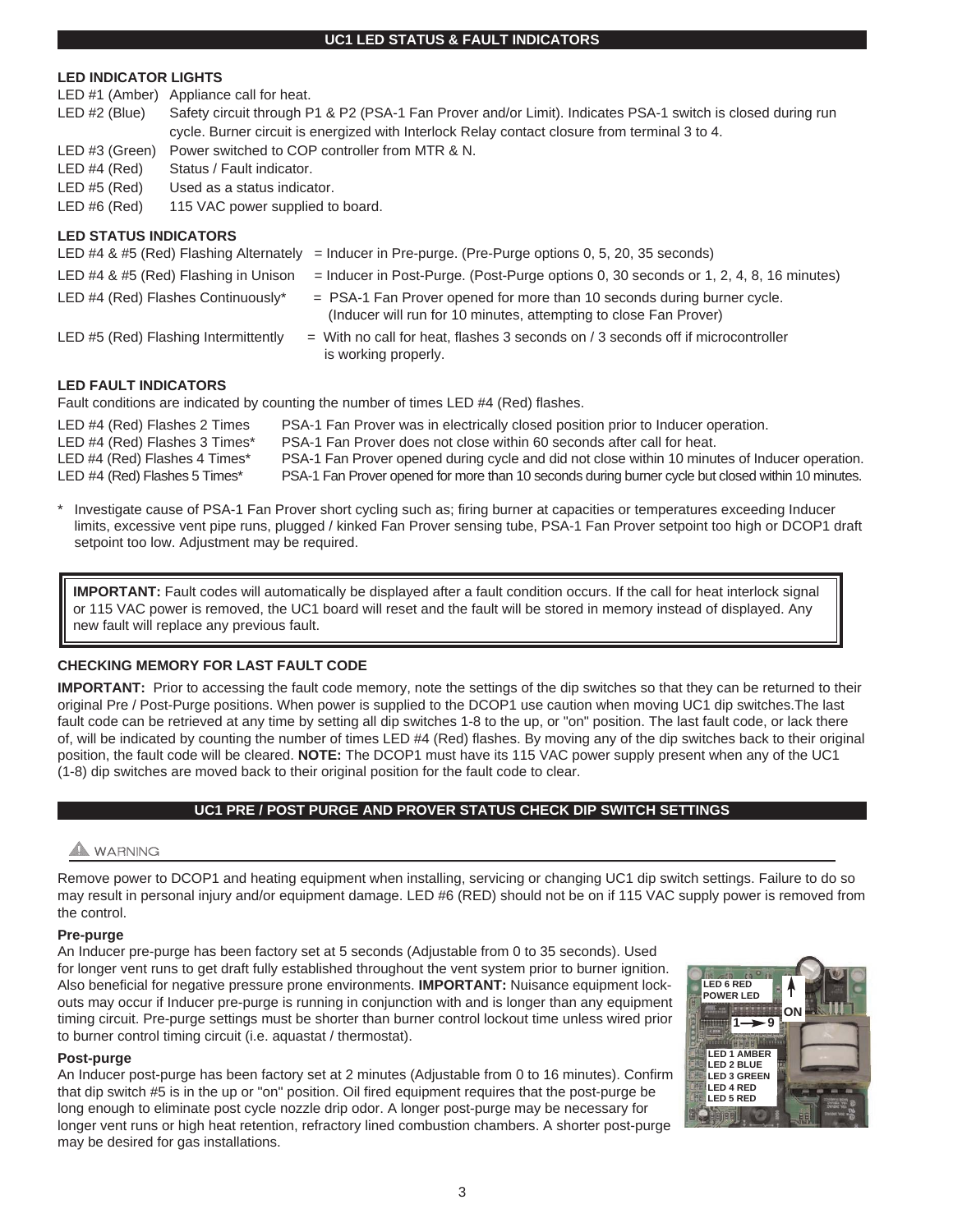

# **P1 & P2 PRE-CYCLE FAN PROVER STATUS CHECK**

9

 $\Box$ 

Pre-Cycle Prover Status Check Deactivated The Pre-Cycle Prover Status Check is deactivated from the factory. When activated, the UC1 Universal Control checks across P1 & P2 safety circuit (PSA-1 Fan Prover) to verify that the Fan Prover switch is "Open" upon a call for heat and not stuck "Closed". Natural draft or winds may be sufficient to close the PSA-1 Fan Prover switch contacts prior to a call for heat. Keeping the Prover Status Check activated may cause nuisance lockouts. Push dip switch 9 up or "ON" to deactivate.

#### **DCOP1 INSTALLATION**

Do not mount the DCOP1 junction box on a heat source that exceeds  $140^{\circ}F (60^{\circ}C)$ . Examples of improper mounting surfaces include vent pipe, top of heater casing or any place where radiant or convective heat would cause the junction box temperature to exceed 140 $\degree$ F (60 $\degree$ C). The DCOP1 is intended for indoor installation only.

Using the key hole slots on the back of the DCOP1 junction box as a template, mark 4 holes on the mounting surface, drill pilot holes if necessary, and secure junction box using provided screws.

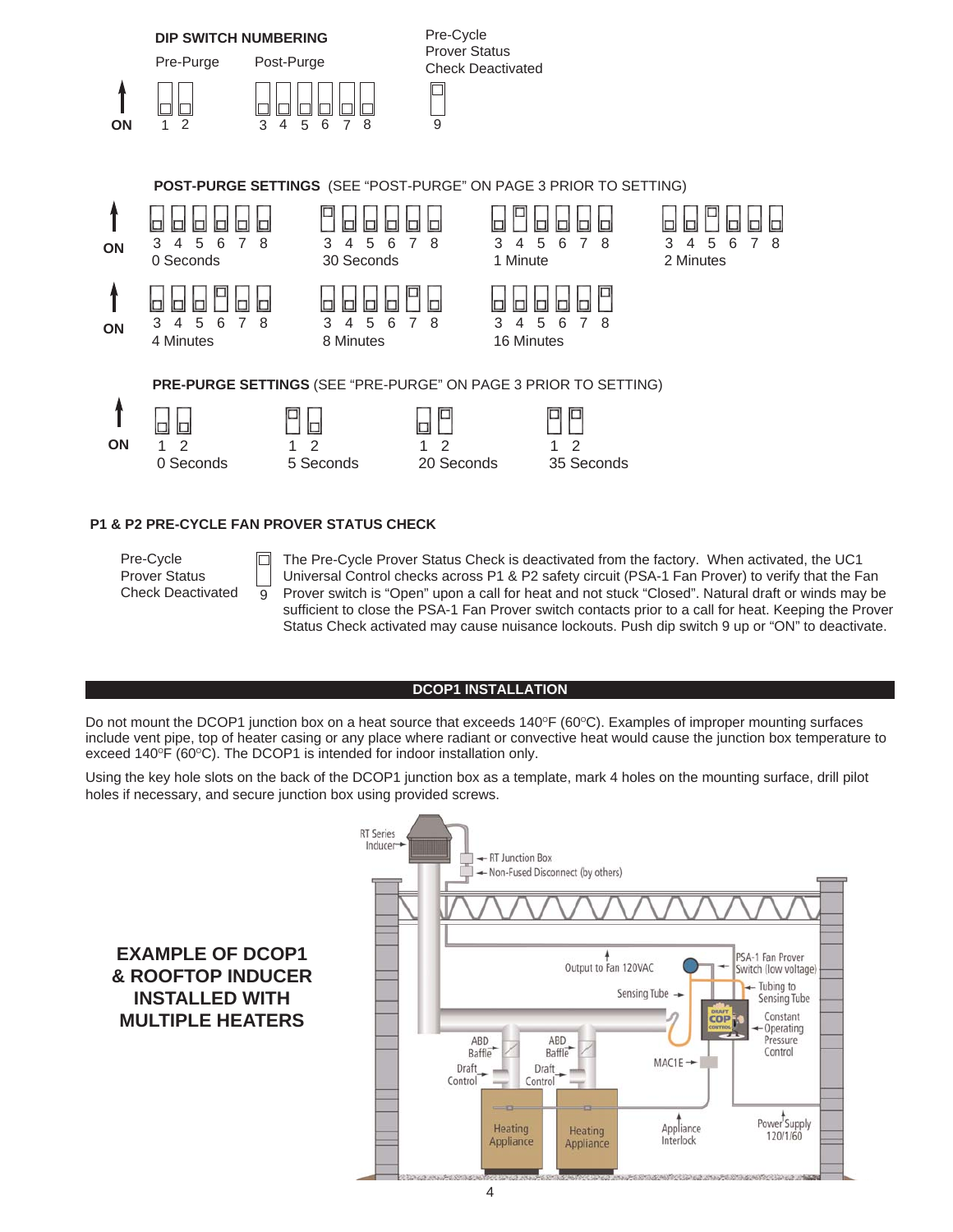#### **SIZING A COMMON MANIFOLD SERVING MULTIPLE HEATERS**

The most important step towards assuring that individual heaters vented into a common manifold draft smoothly is to size the manifold large enough to negate the affects that velocity in the manifold has on the junctions of the heater vent connections.

Exhaust gases moving too quickly in a common vent manifold can amplify the draft at vent connectors by aspirating across the connector opening and creating an amplified siphon affect. With a properly sized common vent manifold, velocities are maintained below the point where they have a significant affect on the draft of the individual heater connections.

It is important to note that these sizing recommendations are for the common vent manifold only and that the typically smaller minimum vent diameter listed in the RT-Series Inducer selection table may be used for the remainder of the horizontal vent and chimney. The larger diameter vent common manifold should extend at least 2 diameters beyond the connection point of the last heater farthest from the Inducer.

- 1. When in doubt, get help from Tjernlund Tech Service at 800-255-4208, push 0 and ask for technical assistance or email fanmail@tjfans.com with details of your job.
- 2. If velocities are known, avoid exceeding 1200 FPM in the vent common manifold.
- 3. When possible use  $45^{\circ}$  Manifold Tee connections to the common vent manifold in the direction of the Inducer instead of 90 $^{\circ}$ Tee connections.
- 4. Draft hoods/diverters create a disconnect from the heater's flue outlet greatly buffering sudden changes in draft. Even though the DCOP1 Constant Pressure Controller reacts quickly to maintain the draft/exhaust set-point, we still recommend installing single acting barometric draft controls on fan assisted and power burner heaters. The barometric draft controls react instantly to spikes in vent exhaust volume so that precise draft is always maintained.
- 5. If possible, locate the larger exhaust volume (i.e. higher BTU/hr. input) vent connections closer to the Inducer. This reduces the affect of their exhaust on smaller volume connections.
- 6. The size of the common vent manifold should be at least 90% of the total area of all individual vent connections. See example below.

| Breech Size Diameter   Area (Square Feet) |        | $-2D$                                |                                                     | $\rightarrow$ 2D $\rightarrow$                                   |
|-------------------------------------------|--------|--------------------------------------|-----------------------------------------------------|------------------------------------------------------------------|
| 3"                                        | 0.0491 | $D -$<br><b>MINIMUM</b>              |                                                     | <b>MINIMUM</b>                                                   |
| 4"                                        | 0.0873 |                                      | COMMON VENT MANIFOLD                                |                                                                  |
| 5"                                        | 0.1364 |                                      |                                                     |                                                                  |
| 6"                                        | 0.1964 |                                      | <b>BALANCING</b><br><b>BAFFLE</b>                   |                                                                  |
| 8"                                        | 0.3491 | <b>SENSING TUBING TO</b>             | MAINTAIN THE FLUE                                   | INSTALL THE BALANCING BAFFLE                                     |
| 10"                                       | 0.5454 | DCOP1 AND PSA-1<br><b>FAN PROVER</b> | <b>OUTLET DIAMETER UNTIL</b><br>THE COMMON MANIFOLD | AT LEAST 2 PIPE DIAMETERS ABOVE<br>THE BAROMETRIC OR FLUE OUTLET |
| 12"                                       | 0.7854 |                                      | - BAROMETRIC<br>DRAFT CONTROL<br>(IF PRESENT)       |                                                                  |
| 14"                                       | 1.0690 |                                      |                                                     |                                                                  |
| 16"                                       | 1.3960 |                                      |                                                     |                                                                  |
| 18"                                       | 1.7670 | <b>HEATER FURTHEST</b>               |                                                     |                                                                  |
| 20"                                       | 2.1820 | FROM THE INDUCER                     |                                                     | FIGURE 8054007 4/14/11                                           |

**Example:** A vent layout is required for a job that consists of 4 heating appliances. 1 Appliance has an 8" diameter vent connector, 2 appliances have 6" diameter vent connectors and 1 appliance has a 4" diameter vent connector.

Add these areas together:

 $1 \times 0.3491 = 0.3491$  $2 \times 0.1964 = 0.3928$  $1 \times 0.0873 = 0.0873$ 0.8292

Total Area = 0.8292 Square Feet x 0.90 (90%) = 0.7463. In looking at the table above, this area is greater than a 10" diameter pipe but smaller than a 12" diameter pipe. 12" diameter vent is the minimum size the common vent manifold diameter should be. It is perfectly acceptable to be larger than this area if desired. It is also acceptable to have this area be reduced as the vent system works backward towards the appliance furthest from the Inducer. In this example, the common vent manifold should extend at least 24" past the connection point of the appliance farthest from the Inducer.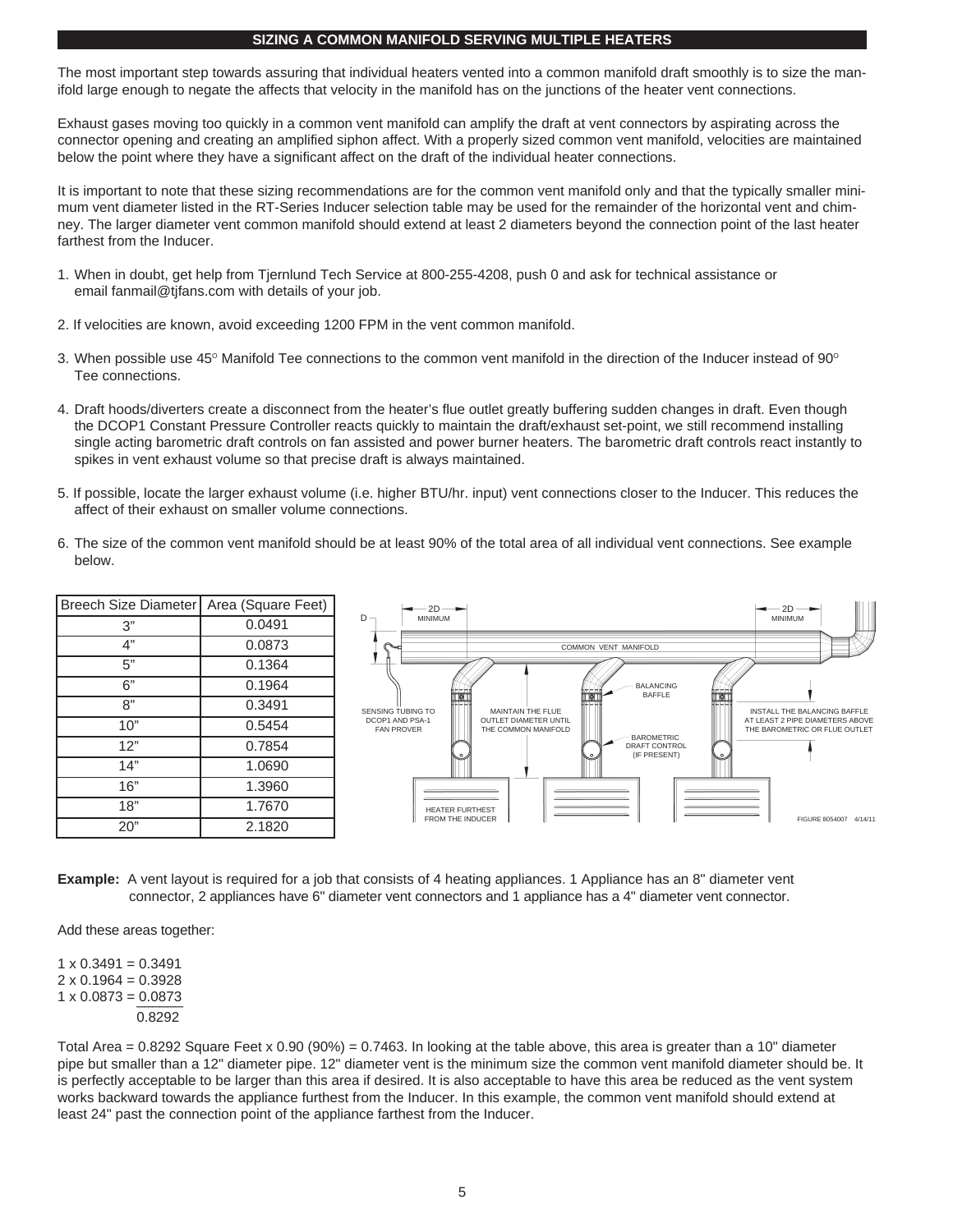# **WARNING**

The DCOP1 must be installed by a qualified installer (an individual properly licensed and/or trained) in accordance with all local codes or, in their absence, in accordance with the appropriate National Fire Protection Association #31, #54, #211 and the National Electrical Code.

All wiring from the DCOP1 to the appliance(s) must be appropriate Class 1 wiring as follows: installed in rigid metal conduit, intermediate metal conduit, rigid non-metallic conduit, electrical metallic tubing, Type MI Cable, Type MC Cable, or be otherwise suitably protected from physical damage

## **COP CONTROL POWER CONNECTIONS**

Connect 115 VAC supply voltage to L & N terminals and Ground wire to ground on COP control terminal block. **Important:** Installer must supply overload and disconnect protection.

# **INDUCER MOTOR & COOLING FAN CONNECTIONS**

**NOTE:** The maximum distance wire can be ran from the RT-Series Inducer 4 x 4 Junction box to the DCOP1 control is 250 feet.

Cut Orange motor capacitor wire in RT-Series Inducer provided 4 x 4 Junction box and cap end with a wire nut that previously went to RT-Series Inducer motor.

Connect the Orange Motor Capacitor lead to the MOTOR ORG location on COP terminal strip.

Connect Red and White/Red motor leads from Rooftop Inducer whip to MOTOR RED and WHT/RED location on COP terminal strip.

Connect the Black & White Cooling Fan leads to COOL FAN WHT and BLK location.

#### **PSA-1 FAN PROVER CONNECTIONS**

The UC1 (P1 and P2) safety circuit must be connected to the PSA-1 Fan Prover Switch. These connections are done on the PROVER P1(com) and P2 (n.o.) terminals on the COP terminal strip. Leads are not polarity sensitive. If using **only** millivolt appliances, the PSA-1 Fan Prover is not used. A WHKE millivolt interlock kit which includes a Linear Limit spillage switch is required.

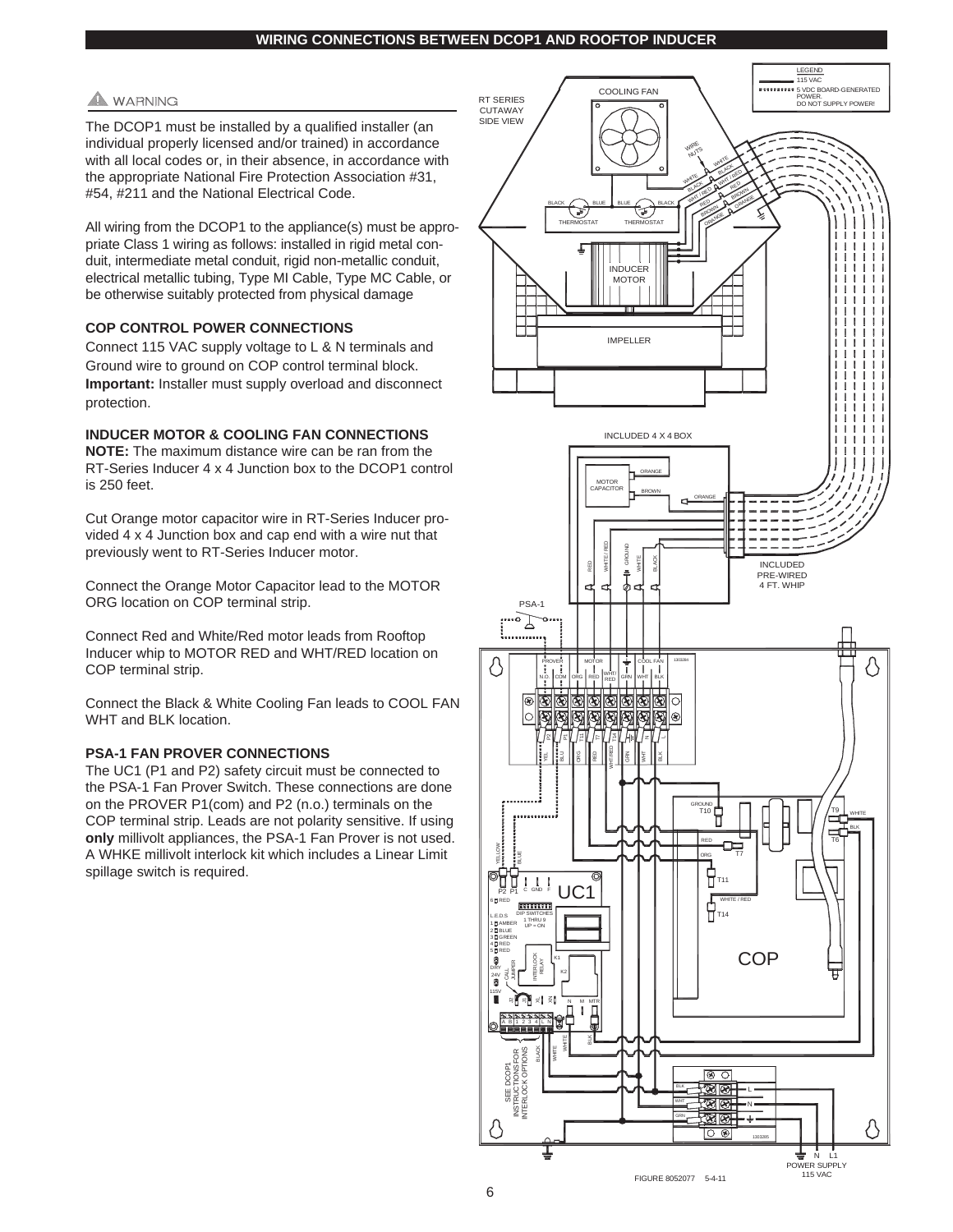# **WARNING**

All wiring from the UC1 to the appliance(s) must be appropriate Class 1 wiring as follows: installed in rigid metal conduit, intermediate metal conduit, rigid non-metallic conduit, electrical metallic tubing, Type MI Cable, Type MC Cable, or be otherwise suitably protected from physical damage

## **IMPORTANT: MORE THAN ONE INTERLOCK METHOD MAY BE APPLICABLE**

In many cases it is easier to interlock with the thermostat/aquastat portion of the heater control circuit vs. the ignition module / primary control portion of the heater control circuit. Review all of the wiring diagram options prior to choosing the best method.

# **SEQUENCE OF OPERATION WITH UC1 UNIVERSAL CONTROL AND 24 VAC OR 115 VAC HEATER CONTROL CIRCUIT:**

Control signal from thermostat, aquastat, primary control or gas valve is intercepted and routed to terminal "1" on UC1 terminal strip. When terminal "1" is energized with either 24 VAC or 115 VAC, the COP controller energizes the Inducer motor. After draft is established, the PSA-1 Fan Proving Switch closes energizing terminal "4", which completes the circuit allowing burner to fire. **NOTE**:The burner will not fire until the 5 second factory set pre-purge time is finished. The Inducer will continue to run after the burner has finished firing for the 2 minute factory set post-purge time. See "Pre / Post-Purge Settings" on page 3 for details.

**The "1" input terminal on the UC1 can accept either a 24 VAC or 115 VAC control signal. IMPORTANT:** The RED voltage jumper must be positioned based on appliance interlock voltage 24V or 115V. If using the "DRY" contact activation method, use terminals A & B on UC1 control and position the RED voltage jumper tab in the "DRY" position. See millivolt appliance interlock diagram for further information. **IMPORTANT:** Only one interlock method (i.e. 24V, 115V or "Dry") can be used with the UC1. Multiple appliance interlocks require the use of our MAC-Series multiple appliance controls.

The steps listed under each diagram are intended as a supplement to the diagram. Wiring colors or designations may vary by manufacturer. If you are unable to wire the UC1 as outlined in these instructions, call Tjernlund's Customer Service Department toll free at 1-800-255-4208 for assistance.

**IMPORTANT:** If the call for heat interlock signal or 115 VAC power is removed, the UC1 board will reset and any fault, if present, will be stored in memory instead of displayed. See page 3, "Checking Memory for Last Fault Code".



# **UC1 UNIVERSAL CONTROL WIRING SCHEMATIC**

**WARNING:** Disconnect power supply from the DCOP1 and heating equipment when making wiring connections and servicing the Inducer. Failure to do so may result in personal injury and/or equipment damage. LED #6 (RED) should be off with power removed.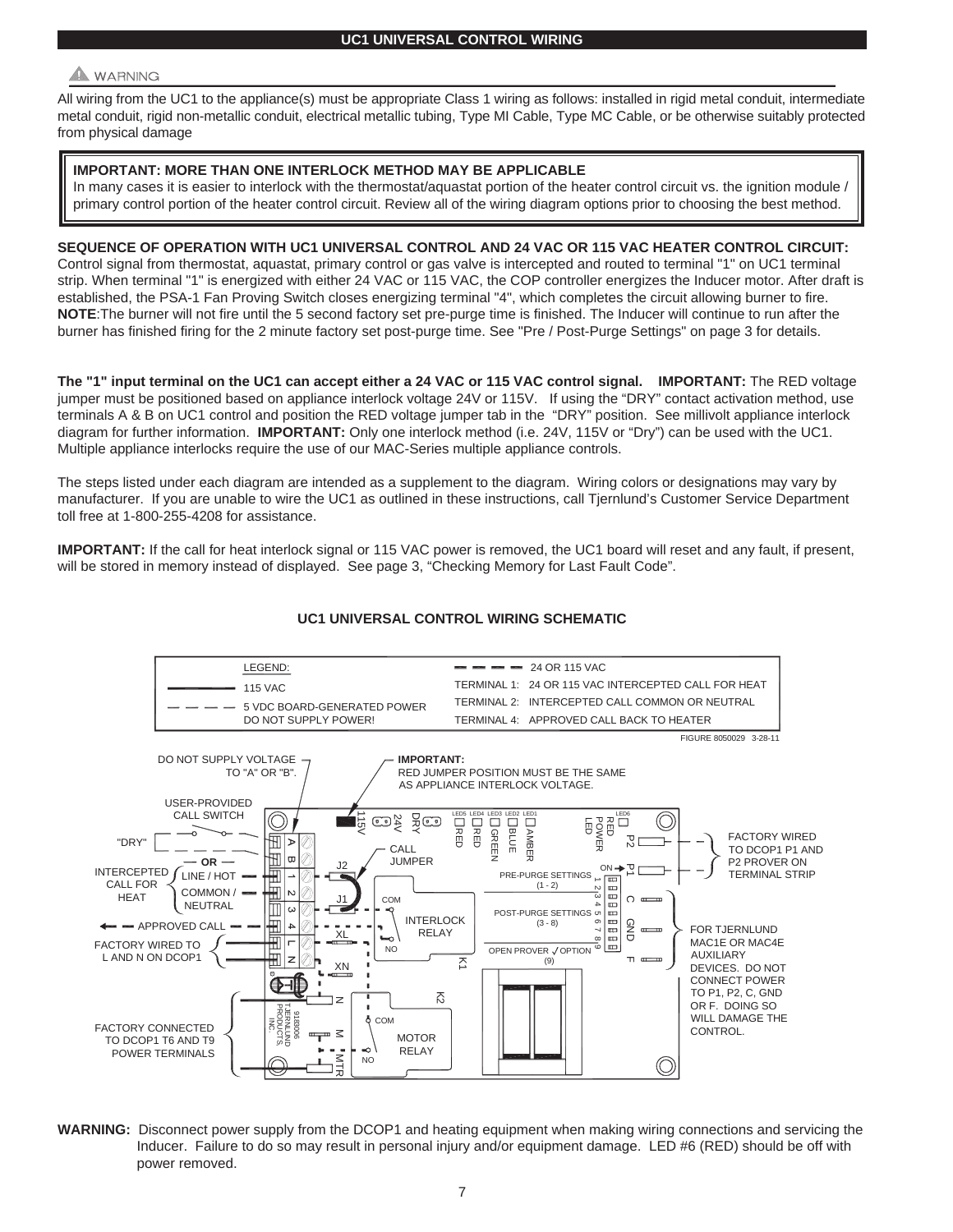#### **UC1 CIRCUIT BOARD ELECTRICAL SPECIFICATIONS**

| <b>POWER</b><br><b>REQUIREMENTS</b>                      | <b>T-BLOCK</b><br>L/N                  | 120 VAC ±10 %, 50/60 Hz<br>CIRCUIT PROTECTION PROVIDED BY INSTALLER                                                                                                  |  |  |
|----------------------------------------------------------|----------------------------------------|----------------------------------------------------------------------------------------------------------------------------------------------------------------------|--|--|
| ADD VENTER MOTOR<br>LOAD PLUS 1/2 AMP<br>FOR UC1 LOAD    | XL/XN                                  | 150 mA MAX @ 120 VAC, 50/60 Hz<br>CAN ONLY BE CONNECTED TO TJERNLUND-SPECIFIED AUXILIARY DEVICE                                                                      |  |  |
|                                                          | <b>UC1 CONTROL</b>                     | DURING OPERATION THE CONTROL USES 50 mA MAX @ 120 VAC                                                                                                                |  |  |
|                                                          | M & MTR<br>(RELAY K2)                  | MOTOR - 1 H.P. MAX. @ 120 VAC, 50/60 Hz<br>GENERAL PURPOSE - 15A @ 120 VAC, 50/60 Hz                                                                                 |  |  |
| <b>EXTERNAL</b><br>POWER SWITCHING<br><b>CAPACITY</b>    | <b>T-BLOCK</b><br>3 TO 4<br>(RELAY K1) | MOTOR - 1 H.P. MAX. @ 120 VAC, 50/60 Hz<br>GENERAL PURPOSE - 15A @ 120 VAC, 50/60 Hz<br>RESISTIVE - 10A @ 28 VDC PILOT DUTY - 470 VA                                 |  |  |
| <b>EXTERNAL</b><br><b>CALL TRIGGER</b><br><b>METHODS</b> | <b>T-BLOCK</b><br>A/B<br>$-OR-$        | USER-PROVIDED CONTACT CLOSURE FROM A TO B. SIZE CONTACT CLOSURE TO HANDLE<br>3 mA @ 5 VDC. MOVE RED VOLTAGE JUMPER TO "DRY" LOCATION. DO NOT SUPPLY POWER.           |  |  |
|                                                          | 24 <sub>V</sub><br>1/2<br>$-OR -$      | USER-PROVIDED 24 VAC AT TERMINALS 1 & 2. $1 =$ CALL HOT, $2 =$ COMMON. CONTROL<br>REQUIRES 5 mA @ 24 VAC TO TRIGGER. MOVE RED VOLTAGE JUMPER TO "24V" LOCATION.      |  |  |
|                                                          | 115V<br>1/2                            | USER-PROVIDED 115 VAC AT TERMINALS 1 & 2. 1 = CALL LINE, 2 = NEUTRAL. CONTROL<br>REQUIRES 1 mA @ 115 VAC TO TRIGGER. MOVE RED VOLTAGE JUMPER TO "115V" LOCATION.     |  |  |
| J1/J2<br><b>JUMPER</b>                                   | J1/J2                                  | USED TO JUMP CALL HOT (24 VAC) OR CALL LINE (115 VAC) FROM TERMINAL 1 TO TERMINAL 3.<br>REMOVE J1-J2 JUMPER IF A DIFFERENT VOLTAGE SOURCE IS PROVIDED TO TERMINAL 3. |  |  |
| <b>SAFETY</b><br><b>CIRCUIT</b>                          | P1/P2                                  | CONNECTED TO FAN PROVER.<br>1 mA @ 5 VDC. DO NOT SUPPLY POWER HERE.                                                                                                  |  |  |

## **MULTIPLE APPLIANCE INTERLOCKS**

To interlock with one additional 24/115 VAC heater add the MAC1E. It is a stripped down auxiliary board version of the UC1 and is powered by and communicates with the UC1 through a factory wired whip.

To interlock more than two 24/115 VAC heaters, add the MAC4E for a total of up to 5 heaters. It is powered by and communicates with the UC1 through a factory wired whip. Consult factory for installations with more than 5 heaters.

To interlock a millivolt water heater and a 24/115 VAC furnace or boiler, add the WHKE and MAC1E.

# **MILLIVOLT HEATER INSTALLATIONS**

Each millivolt appliance interlocked with the UC1 must have its own WHKE kit installed. The WHKE Gas Pressure Switch actuates the Inducer through the A - B Dry contacts. The Linear Limit switch disables the heater in the event of a venting malfunction. **IMPORTANT**: Each millivolt appliance interlocked with the UC1 must have its own Linear Limit spill switch.

#### **MULTIPLE MILLIVOLT HEATER INSTALLATIONS**

Multiple millivolt heaters can be installed by using the A-B dry contact terminals of the UC1, MAC1E or MAC4E. Wire each WHKE gas pressure switch in parallel across A-B terminals of UC1, MAC1E or MAC4E. Wire Linear Limit safety switch into each individual millivolt heater. For further information consult factory or WHKE instructions.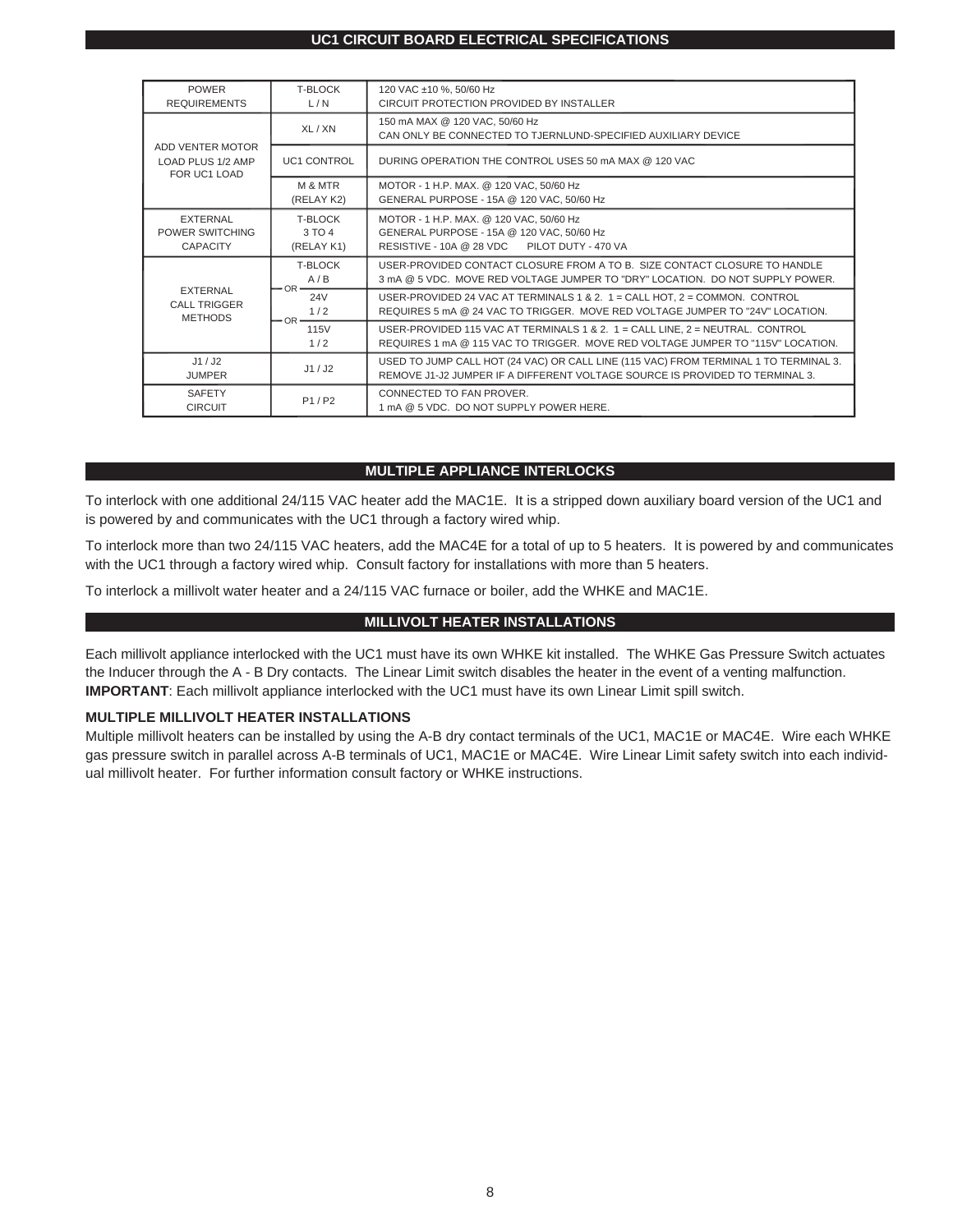#### **UC1 BURNER INTERLOCK WIRING DIAGRAMS**

# **UC1 UNIVERSAL CONTROL CONNECTED WITH A 24 VAC ELECTRONIC IGNITION MODULE**



- 1. Remove the wire on MV at gas valve and connect it on #1 on UC1 terminal block.
- 2. Connect #2 on UC1 terminal block to MV/PV.
- 3. Connect #4 on UC1 terminal block to MV on gas valve.
- 4. Make sure RED voltage jumper on UC1 is on 24V.

# **UC1 UNIVERSAL CONTROL CONNECTED WITH A SINGLE ZONE 24 VAC THERMOSTAT**

![](_page_9_Figure_8.jpeg)

1. Connect W from t-stat to #1 on terminal block of UC1.

- 2. Connect #2 on UC1 terminal block to C on internal control terminal strip of furnace/boiler.
- 3. Connect #4 on UC1 terminal block to W on internal control terminal strip of furnace/boiler.
- 4. Make sure RED voltage jumper on UC1 is on 24V.

**NOTE:** If burner safety control goes out on lockout, the Inducer will continue to run as long as a call for heat is present.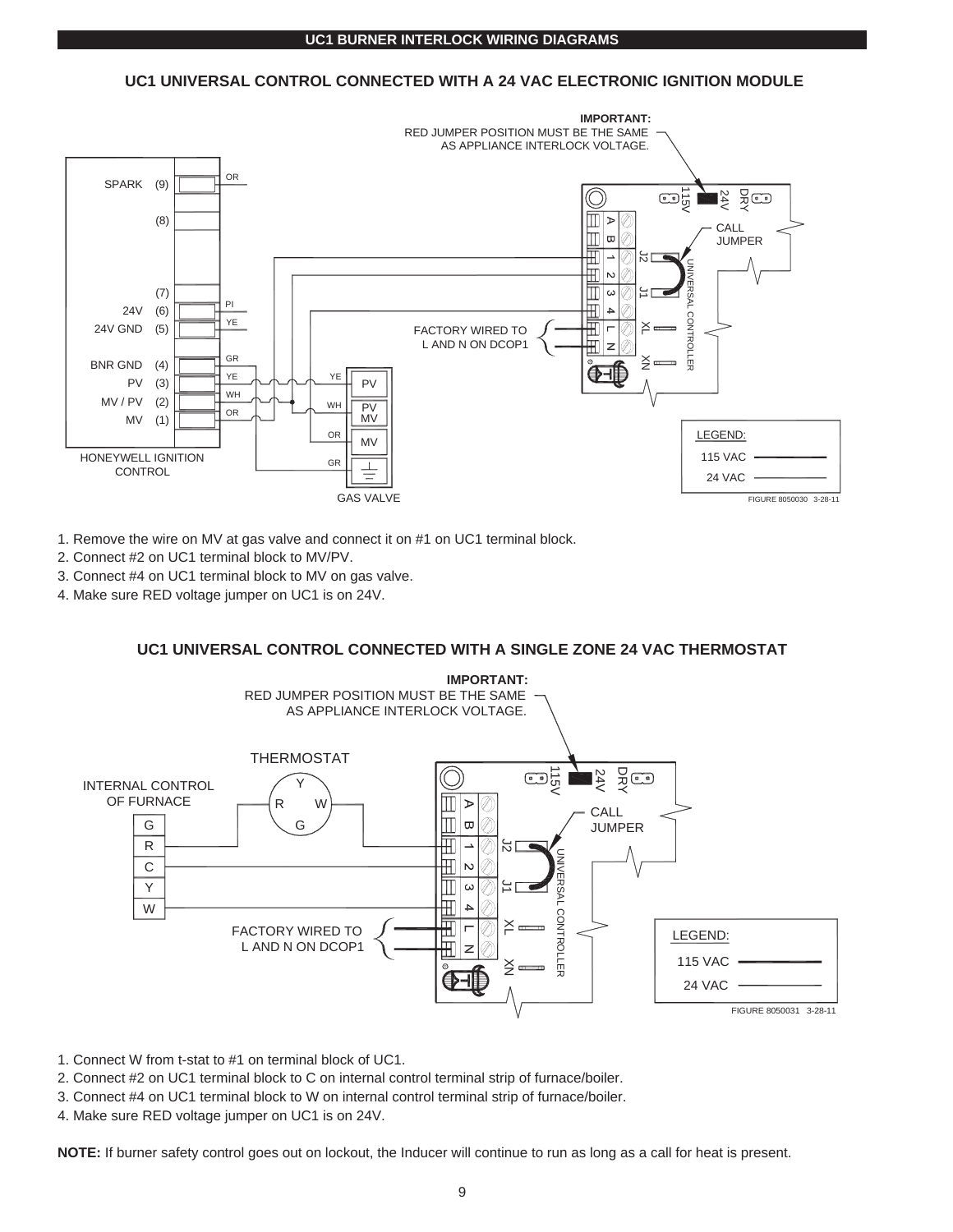# **UC1 UNIVERSAL CONTROL CONNECTED WITH A 24 OR 115 VAC STANDING PILOT**

![](_page_10_Figure_1.jpeg)

- 1. Remove the wire on TH or HOT of gas valve and connect it on #1 on UC1 terminal block.
- 2. Connect #2 on UC1 terminal block to TR or Common.
- 3. Connect #4 on UC1 terminal block to TH or HOT on gas valve.
- 4. Make sure RED voltage jumper on UC1 is on 24V or 115V depending on control voltage.

![](_page_10_Figure_6.jpeg)

# **UC1 UNIVERSAL CONTROL AND WHKE INTERLOCK KIT CONNECTED WITH A MILLIVOLT APPLIANCE**

IN THIS APPLICATION. SPILL SWITCH MUST BE INTERLOCKED WITH HEATING EQUIPMENT AS SHOWN. SAFETY CIRCUIT ACROSS P1 & P2 OF UC1 IS NOT UTILIZED

950-0470 (JA1) THERMOCOUPLE JUNCTION ADAPTER. 30 MILLIVOLT WATER HEATERS REQUIRE USE OF THE SWITCH ARE INCLUDED WITH WHKE KIT. 950-0470 JUNCTION ADAPTER AND GAS PRESSURE LINEAR LIMIT SPILL SWITCH IN SERIES WITH HIGH LIMIT ON 750 MILLIVOLT (POWER PILE) WATER HEATERS WIRE (ECO) OF WATER HEATER. LINEAR LIMIT SPILL SWITCH,

Each millivolt appliance interlocked with the UC1 must have its own WHKE kit installed. The WHKE Gas Pressure Switch actuates the Inducer through the A - B Dry contacts. The Linear Limit switch disables the heater in the event of a venting malfunction. **IMPORTANT**: Each millivolt appliance interlocked with the UC1 must have its own Linear Limit spill switch.

1. Wire WHKE Gas Pressure Switch in series with A and B terminal on UC1. Do not supply voltage to A and B terminals.

- 2. Wire WHKE Linear Limit in series with thermocouple junction adapter or high limit ECO of water heater.
- 3. Make sure RED voltage jumper on UC1 is in the DRY position.
- **NOTE:** If **only** venting millivolt appliances the PSA-1 Fan Proving Switch is not required, see WHKE instructions for complete details.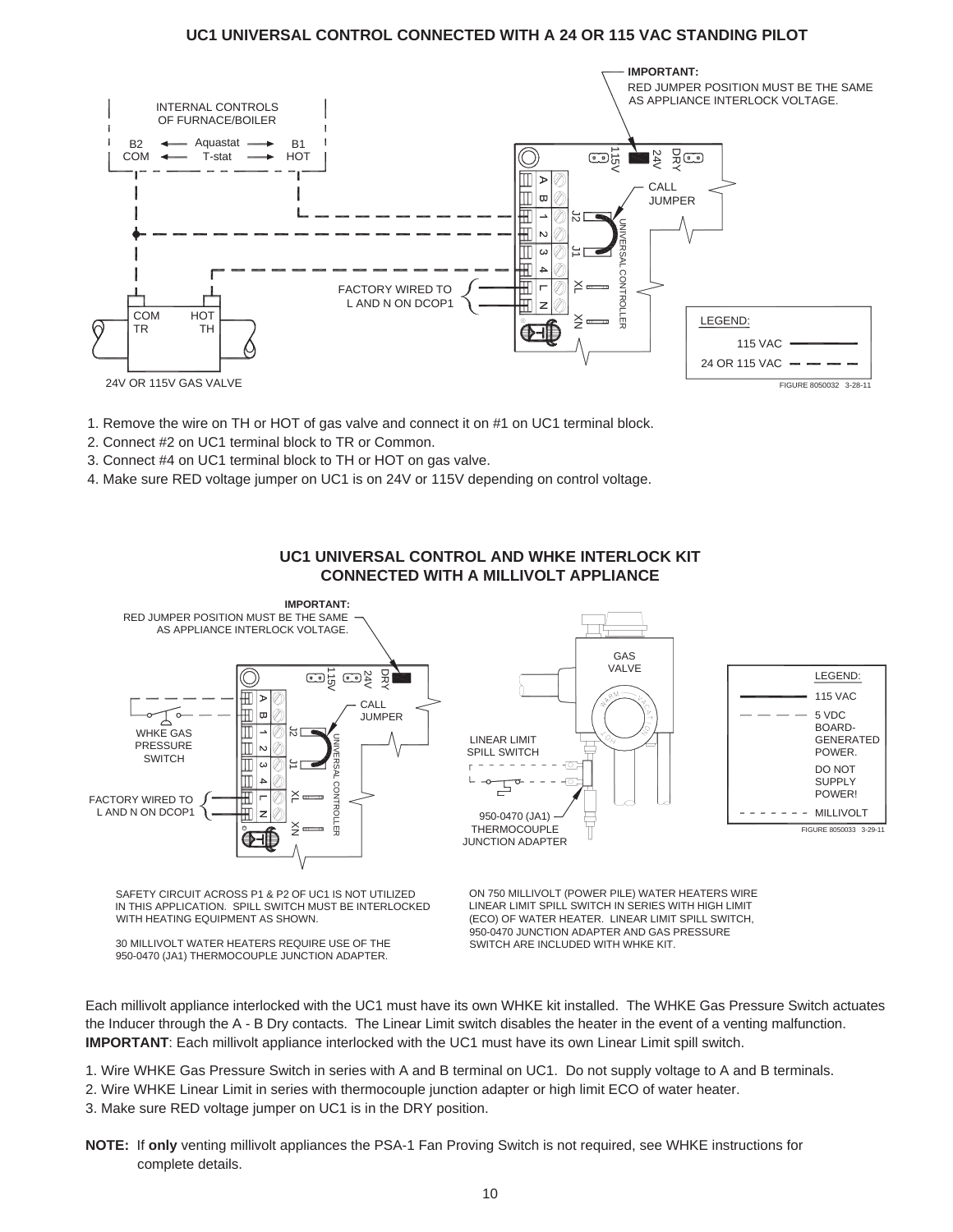# **UC1 UNIVERSAL CONTROL CONNECTED TO A GAS OR OIL BURNER WITH AN AQUASTAT**

![](_page_11_Figure_1.jpeg)

**CAUTION:**

FROM PRIMARY CONTROL / CAD CELL RELAY. WHEN INTERLOCKING WITH AQUASTAT **DO NOT** DISCONNECT BURNER MOTOR

1. Disconnect B1 from L1 of oil burner primary control, burner relay or hot of gas valve and reconnect to #1 on UC1 terminal block.

2. Connect #2 on UC1 terminal block to B2 or N.

3. Connect #4 on UC1 terminal block to the L1 on line voltage oil burner primary control, burner relay or gas valve.

4. Make sure RED voltage jumper on UC1 is on 115V.

**NOTE:** If burner safety control goes out on lockout, the Inducer will continue to run as long as a call for heat is present.

# **UC1 UNIVERSAL CONTROL CONNECTED TO A HONEYWELL R7184 SERIES OR EQUIVALENT PRIMARY CONTROL WITH A LINE VOLTAGE THERMOSTAT OR AQUASTAT**

![](_page_11_Figure_10.jpeg)

1. Disconnect burner motor wire off the R7184.

- 2. Connect burner motor terminal of R7184 to #1 on UC1 terminal block.
- 3. Connect #2 on UC1 terminal block to L2 or N.
- 4. Connect #4 on UC1 terminal block to burner motor wire removed from R7184.
- 5. Make sure RED voltage jumper on UC1 is on 115V.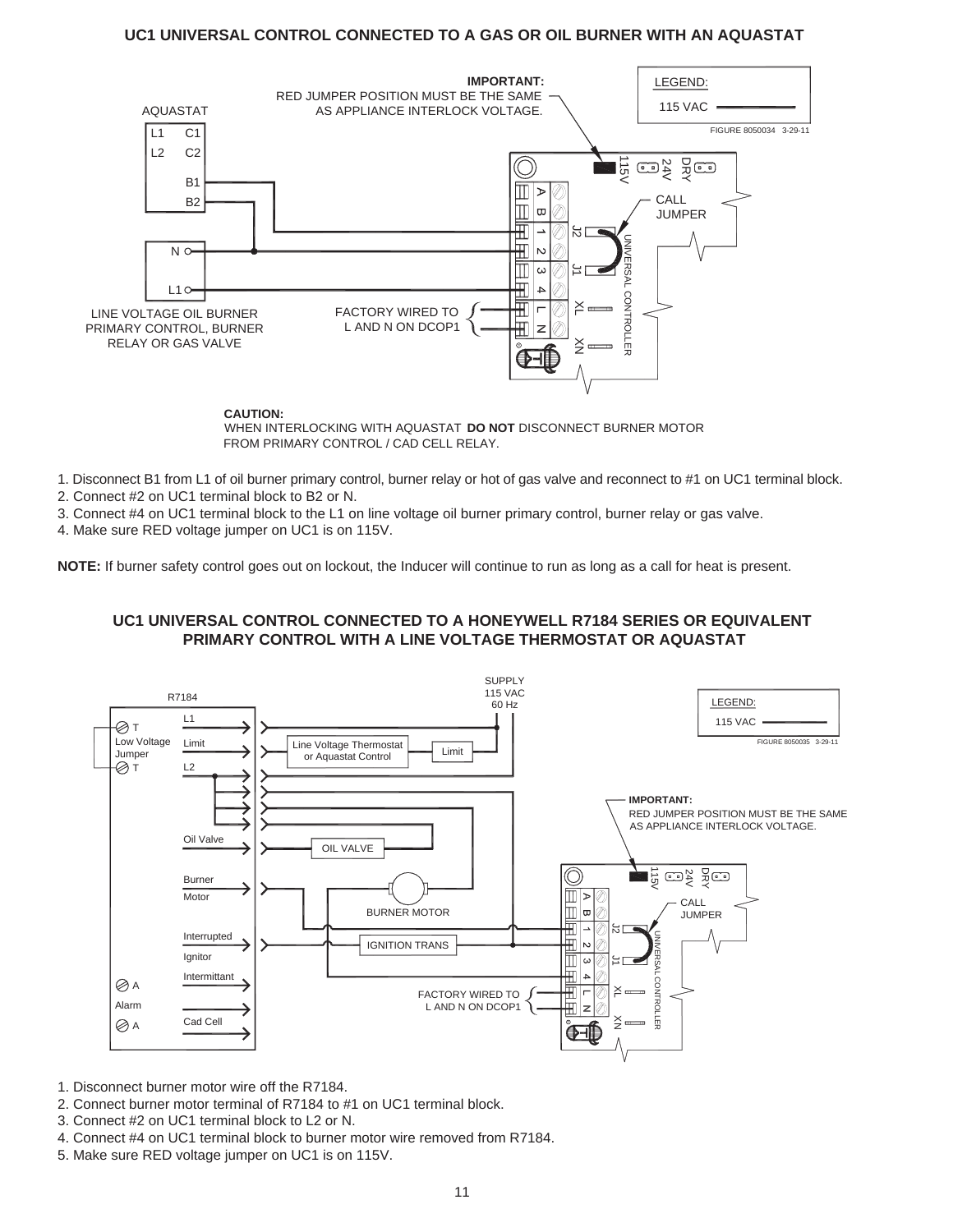# **UC1 UNIVERSAL CONTROL CONNECTED WITH A CARLIN 40200, 42230, 48245, 50200, 60200 SERIES OR EQUIVALENT AND A LINE VOLTAGE THERMOSTAT OR AQUASTAT**

![](_page_12_Figure_1.jpeg)

- 1. Disconnect burner motor wire off the Orange on Carlin.
- 2. Connect burner motor terminal Orange of Carlin to #1 on UC1 terminal block.
- 3. Connect #2 on UC1 terminal block to L2 or N
- 4. Connect #4 on UC1 terminal block to burner motor wire removed from Orange of Carlin.
- 5. Make sure RED voltage jumper on UC1 is on 115V.

# **UC1 UNIVERSAL CONTROL CONNECTED TO AN OIL-FIRED FURNACE WITH A HONEYWELL T87 OR EQUIVALENT NON-POWERED THERMOSTAT**

![](_page_12_Figure_8.jpeg)

1. **IMPORTANT:** Remove J1 & J2 Call Jumper on UC1 to avoid backfeeds or short circuits.

- 2. Connect T87 or Equivalent non-powered thermostat to A and B terminals on UC1.
- 3. Remove T T Jumper from R8184 or equivalent Primary Control.
- 4. Connect #3 on UC1 terminal block to T terminal of Primary Control.
- 5. Connect #4 on UC1 terminal block to remaining T terminal of Primary Control.
- 6. Make sure RED voltage jumper on UC1 is on DRY.

**NOTE:** If burner safety control goes out on lockout, the Inducer will continue to run as long as a call for heat is present.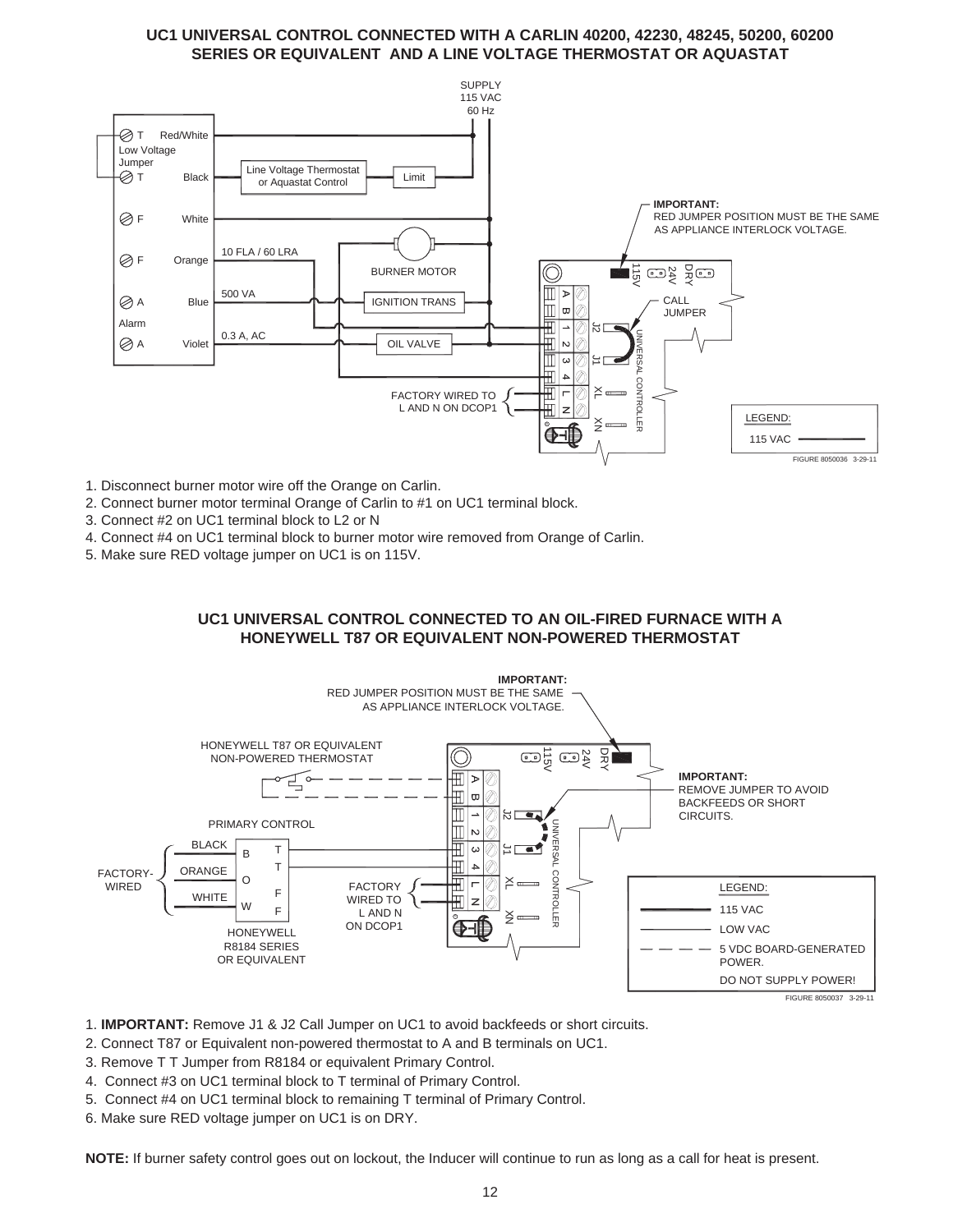# **UC1 UNIVERSAL CONTROL CONNECTED TO A HONEYWELL R8184 SERIES OR EQUIVALENT PRIMARY CONTROL**

![](_page_13_Figure_1.jpeg)

- 1. Separate the Black burner motor wire from the Orange wire of R8184 Primary Control.
- NOTE: Do not separate the ignition transformer wire from the Orange.
- 2. Connect Orange wire of R8184 to #1 on UC1 terminal block.
- 3. Connect #2 on UC1 terminal block to White on R8184 and L2 or B2.
- 4. Connect Black of burner motor to #4 on UC1 terminal block.
- 5. Make sure RED voltage jumper on UC1 is on 115V.

# **UC1 UNIVERSAL CONTROL CONNECTED WITH A HONEYWELL R8184 SERIES OR EQUIVALENT PRIMARY CONTROL AND A BURNER MOTOR POST-PURGE**

![](_page_13_Figure_9.jpeg)

- 1. Separate the burner motor wire and ignition transformer from the Orange wire of R8184.
- 2. Connect the Orange of R8184 to #1 on UC1 terminal block.
- 3. Connect #2 on UC1 terminal block to White on R8184 and L2 or B2.
- 4. Connect the HOT wire of oil solenoid valve to #4 on UC1 terminal block and neutral wire to White or N.
- 5. Connect burner motor and ignition transformer HOT wires to M terminal on UC1 and neutrals to White or N.
- 6. Make sure RED voltage jumper on UC1 is on 115V.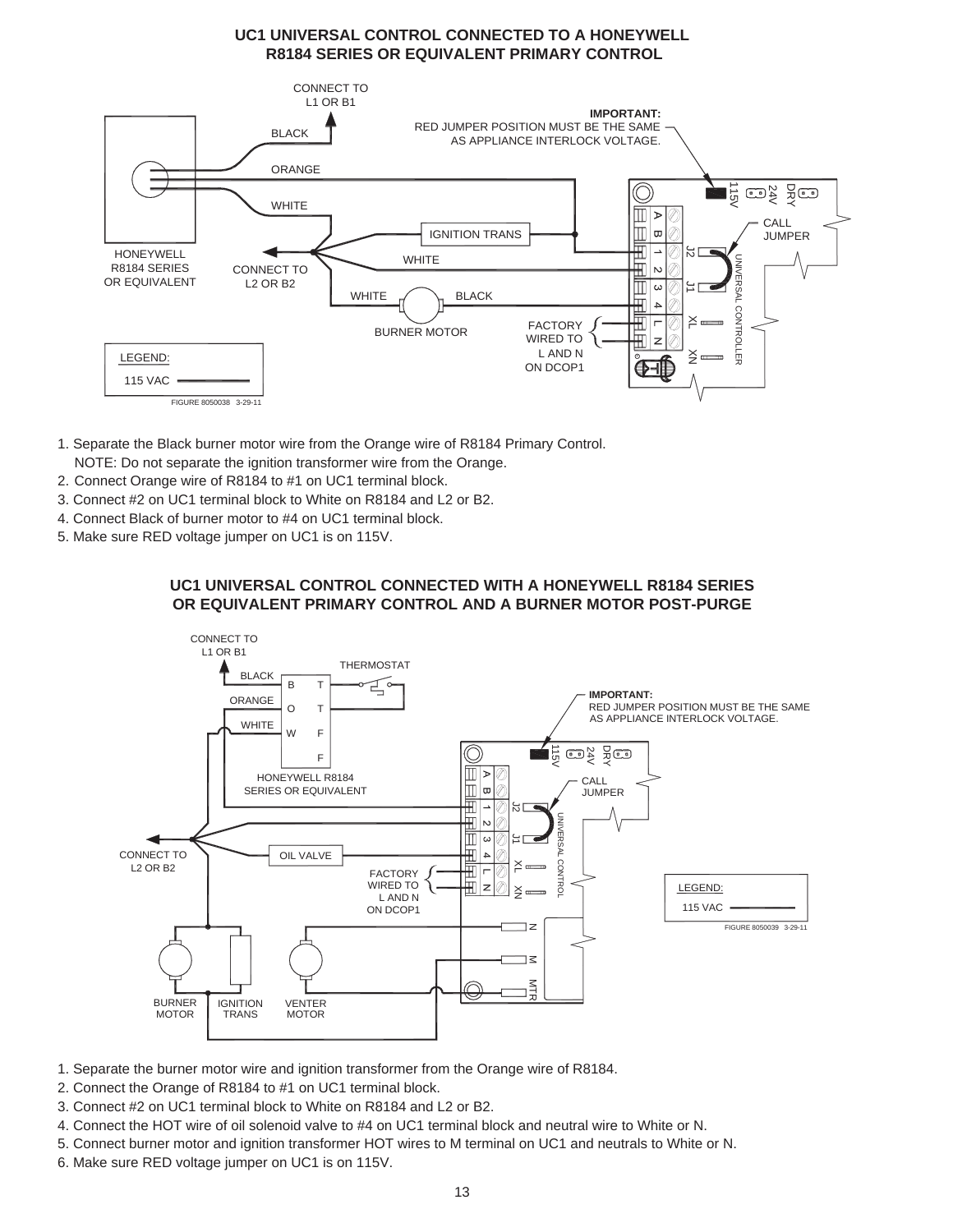#### **HOW THE DRAFT COP WORKS**

When an intercepted call for heat contact closure or voltage is sensed at the UC1 interlock terminal strip the COP control is activated through the UC1 MTR and N outputs. Once powered the COP control energizes the Inducer motor and speeds it up enough to meet the pressure set point. When the PSA-1 Fan Prover switch closes a 5 second factory set pre-purge delay (Adjustable from 0 to 35 seconds) occurs prior to completing the circuit back to the interlocked heater. The COP will increase or decrease the inducer speed to maintain set point as flue gas temperatures, volumes and stack effect change. The COP is self compensating for changes in building pressure and outdoor winds. When the call for heat is satisfied the Inducer will continue to operate for a 2 minute factory set post-purge (Adjustable from 0 to 16 minutes).

#### **VENT PIPE SENSING SAMPLING TUBE & PSA-1 FAN PROVER LOCATION & INSTALLATION**

#### DIAGRAM A

BE LOCATED TWICE THE MANIFOLD DIAMETER<br>BEHIND THE HEATER FURTHEST FROM INDUCER IF POSSIBLE, THE SENSING TUBE SHOULD

> 2D MINIMUM

.n

BALANCING

BAFFLE

BAROMETRIC DRAFT CONTROL (IF PRESENT)

#### **SENSING SAMPLING TUBE LOCATION**

The sensing tube should be installed in the cap of a tee or at the rear of a common manifold, in back of the vent connector that is farthest from the Inducer. The tee is necessary so that only static pressure is measured, (See Diagram A). If the draft sensing tube is installed in the side of a vent pipe it will also measure velocity pressure, giving an incorrect signal back to the DCOP1 Control. If mounting on the side of the pipe is unavoidable, the sensing tube should be flush to the interior wall of the vent pipe. Avoid sampling near or in elbows. Vent connections should be sealed to prevent leakage or entrainment.

#### **SENSING SAMPLING TUBE INSTALLATION**

- 1. Using a sharp drill bit to reduce burr, drill a 1/4" hole for draft sensing tube. Screw sensing tube bracket to pipe with sampling hole centered, (See Diagram B).
- 2. Insert stainless steel sensing tube through 1/4" hole enough to just penetrate interior of vent pipe and lock in place with compression nut, (See Diagram B). With the Rooftop Inducer on, a reading with a draft gauge can be used to determine when interior of pipe has been penetrated.

# **PSA-1 FAN PROVER INSTALLATION**

**IMPORTANT:** PSA-1 Fan Proving Switch diaphragm must be mounted in a **vertical** position. Firmly insert flexible tubing on sampling tube and connect with a "T" connector to both DCOP1 sensing port and PSA-1 Proving Switch nipple marked (LOW). Leave other PSA-1 Proving Switch port open to room atmosphere. See Diagram J on page 15 for where to install tubing "T" connectors. Make sure there are no sharp bends or kinks in tubing.

![](_page_14_Figure_11.jpeg)

HEATER FURTHEST FROM THE INDUCER

![](_page_14_Picture_12.jpeg)

PSA-1 FAN DCOP1 AND SENSING TUBING TO

PROVER

# **ADJUSTING THE PRESSURE (DRAFT) SET POINT & BALANCING INDIVIDUAL HEATER DRAFT**

Adjusting the COP system is a two step process. In the first step initial rough adjustments are made. This allows time to make fine tuning adjustments without distractions from the heater(s) firing sequence.

#### **Prior to System Activation**

- 1. Close the balancing baffle in each vent connection riser, (See Diagram C).
- 2. Adjust barometric draft controls if present to their most weighted or hardest to open position for each heater, (See Diagram D).
- 3. Turn adjustment screw on PSA-1 Fan Prover Switch counter-clockwise until it stops, (See Diagram E).

![](_page_14_Picture_19.jpeg)

![](_page_14_Picture_20.jpeg)

![](_page_14_Picture_21.jpeg)

![](_page_14_Picture_23.jpeg)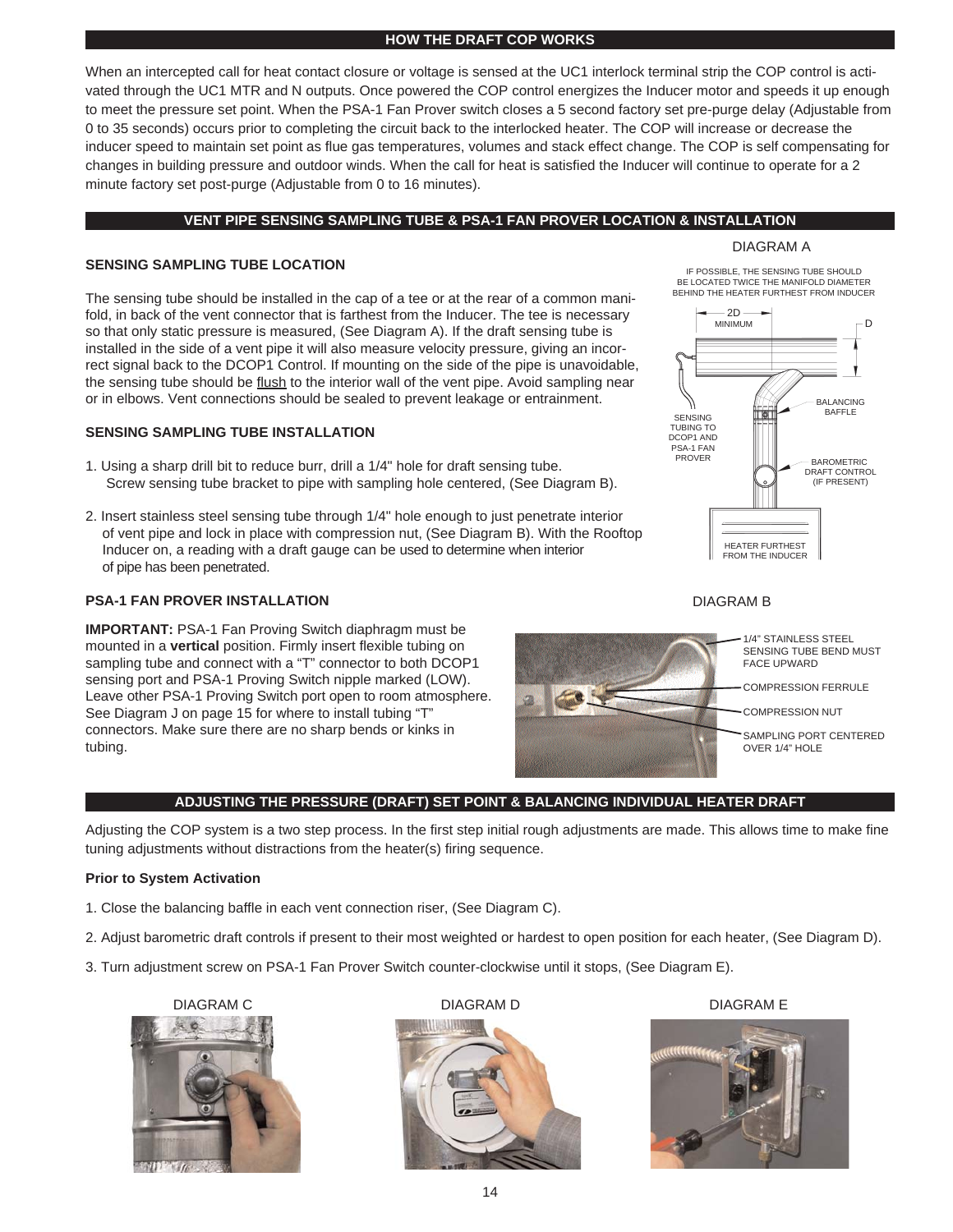- 4. Verify that slot on set point adjustment pot for the COP controller is aligned with the "20" hash mark, (See Diagram F).
- 5. Disconnect the lead(s) connected to terminal #4 of the UC1 circuit board and MAC-Series multiple appliance interlock controls. This will prevent any interlocked burners from firing, (See Diagram G). On Millivolt appliances turn thermostat off.

DCOP1 DRAFT ADJUSTMENT POT AND SCALE. CLOCK-WISE WILL INCREASE DRAFT.

![](_page_15_Picture_3.jpeg)

REMOVE #4 WIRE FROM UC1, MAC1E OR MAC4E CONTROL. ON MILLIVOLT APPLIANCES TURN THER-MOSTAT OFF.

![](_page_15_Picture_5.jpeg)

## **VERIFYING SYSTEM OPERATION**

With 115 VAC supply power to the L and N of the Draft COP black terminal strip LED #6 should be solid RED and LED #5 on UC1 should be blinking RED. Any interconnected MAC-Series circuit boards should have a solid RED #9 power LED, (See Diagram H).

1. Adjust thermostat of any heater to call for heat. This should cause the following sequence of LED's to light, (See Diagram I). **Amber:** Call for heat intercepted

**Green:** Draft Cop Control and Inducer activated (Green LED is present on UC1 only)

**Blue:** PSA-1 Prover Switch Closed to allow burner to fire

![](_page_15_Picture_12.jpeg)

RED LED #6 INDICATES 115 VAC POWER IS SUPPLIED TO UC1 BOARD

RED LED #5 FLASHES EVERY 3 SECONDS WITH-OUT A CALL FOR HEAT TO INDICATE UC1 IS WORK-ING PROPERLY.

#### DIAGRAM H DIAGRAM I

LED #1 AMBER - INDICATES CALL FOR HEAT LED #3 GREEN - DCOP1 AND INDUCER ACTIVATED LED #2 BLUE - PSA-1 PROVER CLOSED, BURNER FIRES

![](_page_15_Picture_17.jpeg)

2. Verify that the Inducer activates by seeing the draft pressure increase (more negative) on your draft gauge as measured with a tee at draft sensing position at rear end of common manifold or vent connector, (See Diagram J). Gradually adjust the pot on the COP controller circuit board clockwise. The Inducer should speed up increasing the negative draft pressure. Slowly adjust the pot on the COP controller counter-clockwise until the draft pressure is maintained at -0.10" w.c.. **NOTE:** Turning the adjustment pot too far counter-clockwise will cause the Inducer to stall or not be able to start. Readjust clockwise if necessary.

![](_page_15_Figure_19.jpeg)

#### DIAGRAM J

![](_page_15_Picture_22.jpeg)

- 3. Disrupt the call for heat. The Inducer should continue to operate at a consistent negative draft pressure for a the 2 minute postpurge period (Adjustable from 0 to 16 minutes).
- 4. Shut off disconnect switch(s) to Heater(s) and re-install the leads removed from the #4 terminal(s) of the UC1 heater interlock terminal strip. On millivolt appliances turn thermostat back to the on position.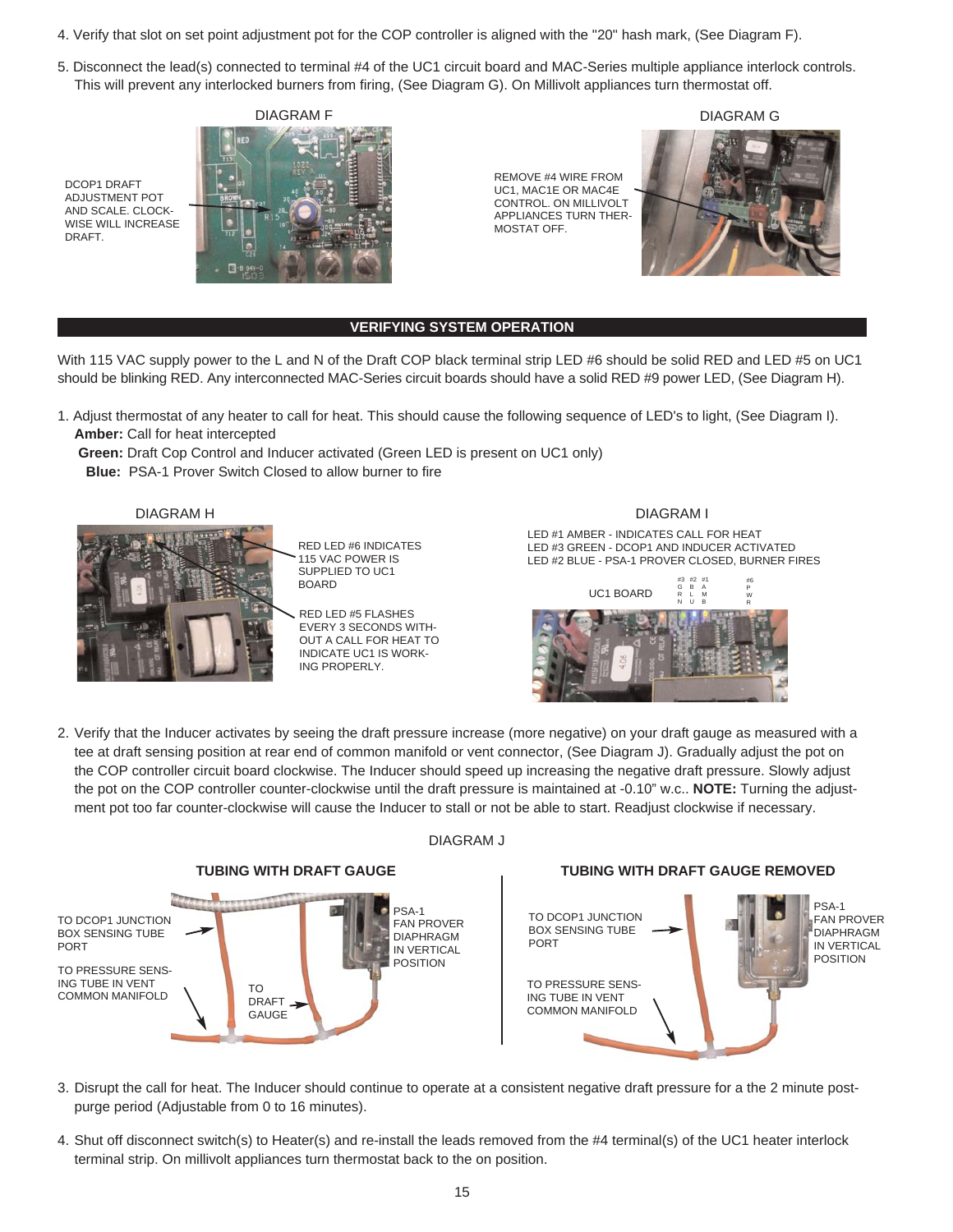## **ADJUSTMENT OF DRAFT SET POINT, BALANCING BAFFLE(S) AND BAROMETRIC DRAFT CONTROL(S)**

Sample Draft at heater manufacturer's recommended point. If not specified, drill a small sampling hole in vertical riser midway between flue outlet and Balancing Baffle. Heaters with draft hoods/diverters typically require a slight negative draft between -0.02" to -0.03" w.c. Heaters with barometric draft controls typically require a negative draft of between -0.02" to -0.05" w.c.

- 1. Turn on the disconnect or thermostat for the heater farthest from the Inducer and establish call for heat.
- 2. Gradually open the Balancing Baffle until the manufacturer's recommended draft range is achieved and lock in place. Wait a few minutes for heater flue gas temperature to reach steady state and adjust weight on Barometric Draft Control, if present, so that the damper is slightly open. Re-adjust Balancing Baffle if necessary to maintain draft in recommended range.
- 3. Repeat steps 1 and 2 for each heater, one heater at a time, moving towards the Inducer.
- 4. When all heaters have been adjusted fire heaters randomly to assure proper light off and then all together to verify that at the heating system's maximum firing rate proper draft levels are maintained for each heater.
- 5. Pinch the silicon sampling tube closed near the connection to the PSA-1 Fan Prover switch and remove from switch, keeping seal tight. This will keep the Inducer operating while allowing the PSA-1 Fan Prover switch to open, disrupting the P1 and P2 UC1 prover safety circuit. After a 10 second delay built into the UC1 Safety circuit the Blue Fan Prover #2 LED should go out and the burners should be disrupted or will not ignite on a call for heat. Reinstall tubing to the PSA-1 Fan Prover.

## **FINAL OPERATION AND DRAFT CHECK**

# **NARNING**

The PSA-1 Fan Proving Switch is designed to disable the appliance gas valve(s) or burner motor(s) upon Inducer failure only! It is not designed and cannot replace, regular vent system inspection, appliance servicing and combustion testing.

- 1. Close all doors and windows of the building. If the appliance is installed in a utility room or closet, close the entrance door to this room. Close fireplace dampers.
- 2. Turn on clothes dryer and all exhaust fans such as range hoods, bathroom exhausts and whole house fans to maximum speeds. Do not operate a fan used strictly for Summer exhausting.
- 3. Following the appliance manufacturer's instructions, place the appliance in operation, set thermostat for continuous operation.
- 4. Verify that Inducer operates first, prior to burner ignition. Watch to make sure burner lights off properly.

# **GAS**

After allowing appliance(s) to operate for 15 minutes, follow the appliance manufacturer's instructions to verify that the recommended draft is present. In general, most gas appliances will operate safely with flue outlet draft levels from -0.02 to -0.05" W.C.. If the draft is excessive, make necessary adjustments to the balancing baffle, barometric control or DCOP1 draft setting. As a cross check, a candle or match can be held adjacent to the draft hood or barometric control to verify flame/smoke is being drawn into, and not rolling out of edge of the relief opening, (See Diagram k). If exhaust gases are escaping from the relief opening of the draft hood or barometric control, the equipment should not be operated until proper adjustments or repairs are made to provide adequate draft levels.

# **OIL**

After allowing equipment to operate for 15 minutes, make necessary adjustments to the primary air intake and barometric draft control to comply with the manufacturer recommended over-fire draft and CO2 requirements of the burner. In most cases, the over-fire draft should be in a range of -.02" to -.04" W.C. If adjustments to the primary air intake and barometric draft control do not provide the required over-fire draft, make necessary adjustments to the balancing baffle or DCOP1 draft setting. Measure over-fire draft and CO2 after adjustments.

5. Next, turn on all other fuel-burning appliances within the same room so they will operate at their full input. Repeat Step 3 above, checking the draft on each appliance.

# **TROUBLESHOOTING ELECTRICAL PROBLEMS**

# **WARNING**

The following guide is intended to be used if a problem occurs during the use of the Inducer and UC1. It may be necessary to measure voltage during troubleshooting. **Extreme caution must be exercised to prevent injury.** If you are unable to determine the defective part with the use of this guide, call your Tjernlund distributor or Tjernlund Products direct at 1-800-255-4208 for further assistance.

![](_page_16_Figure_22.jpeg)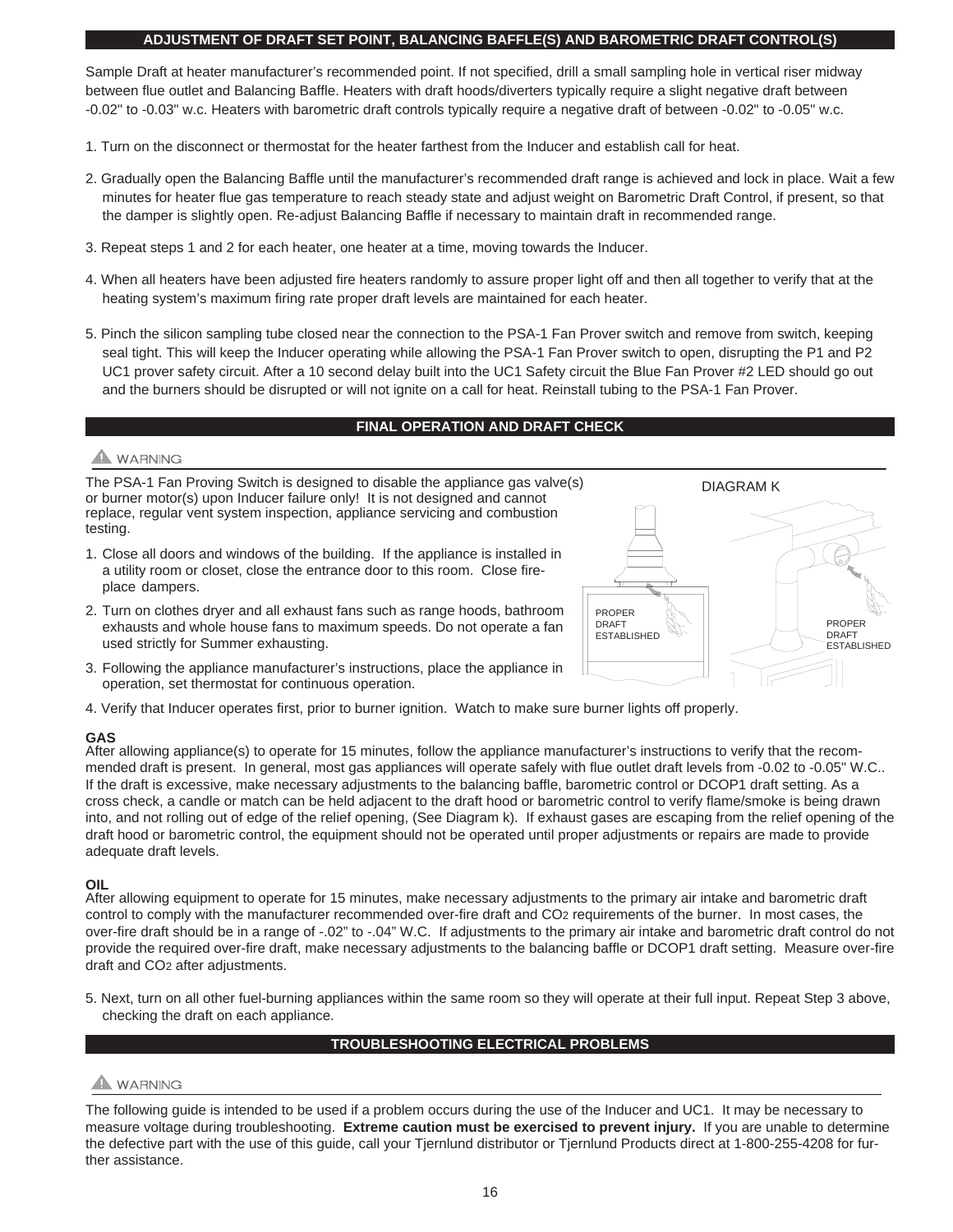**IMPORTANT:** If the call for heat interlock signal or 115 VAC power is removed, the UC1 board will reset and any fault, if present, will be stored in memory instead of displayed. See "Checking Memory for Last Fault Code" below.

## **LED INDICATOR LIGHTS**

LED #1 (Amber) Appliance call for heat.

- LED #2 (Blue) Safety circuit through P1 & P2 (PSA-1 Fan Prover and/or Limit). Indicates PSA-1 switch is closed during run cycle. Burner circuit is energized with Interlock Relay contact closure from terminal 3 to 4.
- LED #3 (Green) Power switched to COP controller from MTR & N.
- LED #4 (Red) Status / Fault indicator.
- LED #5 (Red) Used as a status indicator.
- LED #6 (Red) 115 VAC power supplied to board.

## **LED STATUS INDICATORS**

|                                      | LED #4 & #5 (Red) Flashing Alternately = Inducer in Pre-purge. (Pre-Purge options 0, 5, 20, 35 seconds)                                        |
|--------------------------------------|------------------------------------------------------------------------------------------------------------------------------------------------|
| LED #4 & #5 (Red) Flashing in Unison | $=$ Inducer in Post-Purge. (Post-Purge options 0, 30 seconds or 1, 2, 4, 8, 16 minutes)                                                        |
| LED #4 (Red) Flashes Continuously*   | $=$ PSA-1 Fan Prover opened for more than 10 seconds during burner cycle.<br>(Inducer will run for 10 minutes, attempting to close Fan Prover) |
| LED #5 (Red) Flashing Intermittently | $=$ With no call for heat, flashes 3 seconds on / 3 seconds off if microcontroller<br>is working properly.                                     |

## **LED FAULT INDICATORS**

Fault conditions are indicated by counting the number of times LED #4 (Red) flashes.

| LED #4 (Red) Flashes 2 Times  | PSA-1 Fan Prover was in electrically closed position prior to Inducer operation.                   |
|-------------------------------|----------------------------------------------------------------------------------------------------|
| LED #4 (Red) Flashes 3 Times* | PSA-1 Fan Prover does not close within 60 seconds after call for heat.                             |
| LED #4 (Red) Flashes 4 Times* | PSA-1 Fan Prover opened during cycle and did not close within 10 minutes of Inducer operation.     |
| LED #4 (Red) Flashes 5 Times* | PSA-1 Fan Prover opened for more than 10 seconds during burner cycle but closed within 10 minutes. |

Investigate cause of PSA-1 Fan Prover short cycling such as; firing burner at capacities or temperatures exceeding Inducer limits, excessive vent pipe runs, plugged / kinked Fan Prover sensing tube, PSA-1 Fan Prover setpoint too high or DCOP1 draft setpoint too low. Adjustment may be required.

**IMPORTANT:** Fault codes will automatically be displayed after a fault condition occurs. If the call for heat interlock signal or 115 VAC power is removed, the UC1 board will reset and the fault will be stored in memory instead of displayed. Any new fault will replace any previous fault.

# **CHECKING MEMORY FOR LAST FAULT CODE**

**IMPORTANT:** Prior to accessing the fault code memory, note the settings of the dip switches so that they can be returned to their original Pre / Post-Purge positions. When power is supplied to the DCOP1 use caution when moving UC1 dip switches.The last fault code can be retrieved at any time by setting all dip switches 1-8 to the up, or "on" position. The last fault code, or lack there of, will be indicated by counting the number of times LED #4 (Red) flashes. By moving any of the dip switches back to their original position, the fault code will be cleared. **NOTE:** The DCOP1 must have its 115 VAC power supply present when any of the UC1 (1-8) dip switches are moved back to their original position for the fault code to clear.

# **SYMPTOM 1: INDUCER OPERATES CONTINUOUSLY**

Verify the Inducer is not in post-purge mode which has been factory set for 2 minutes (Adjustable from 0 to 16 minutes). LED #4 & #5 (Red) will flash in unison during post-purge. An Inducer pre-purge has been factory set for 5 seconds (Adjustable from 0 to 35 seconds) LED #4 & #5 (Red) will flash alternately during pre-purge. See "Pre / Post-Purge Settings" on page 3.

Verify that LED #1 (Amber) is not lit.

Yes, LED #1 (Amber) is lit: Check interlock wiring. Confirm burner control(s) are functioning properly. UC1 control is receiving constant call for heat signal.

LED #1 (Amber) is not lit: Replace UC1 circuit board part number 950-8804.

# **SYMPTOM 2: INDUCER MOTOR DOES NOT OPERATE**

Verify that UC1 control has power, LED #6 (Red) should be lit. Verify that LED #4 (Red) is not flashing. See "LED Status & Fault Indicators" above if flashing. Verify RED voltage selection jumper corresponds with interlock voltage (i.e 24V, 115V or "Dry").

No, Check circuit breaker, disconnect switches and Inducer wiring to DCOP1.

Yes, LED #6 (Red) is lit: Verify that the interlocked burner is calling for heat, LED #1 (Amber) should be lit.

No, LED #1 (Amber) is not lit: Verify interlock wiring and that thermostat/aquastat is adjusted to call for heat. Verify that the RED voltage selection jumper is installed so that it matches the voltage of the interlocked burner.

Yes, LED #1 (Amber) is lit: Verify Prover safety circuit fault does not exist. See, "LED Status & Fault Indicators" above.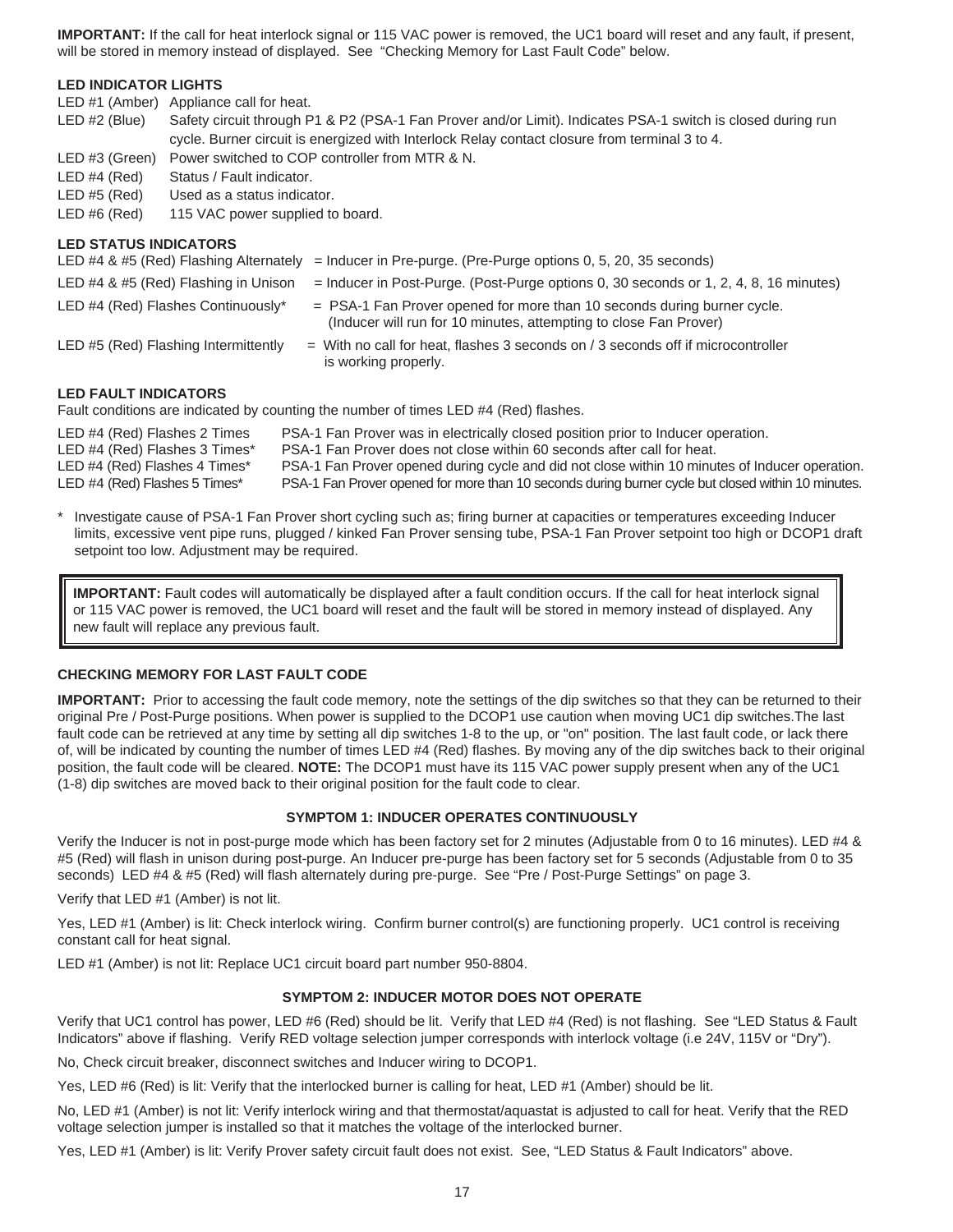If faults exist check PSA-1 Prover P1 & P2 safety circuit. PSA-1 Fan Prover setpoint, DCOP1 draft setpoint or balancing of system may be required. See "Adjustment of Draft Setpoint, Balancing Baffle(s) and Barometric Draft Control(s)" on page 16.

If no faults exist, with a call for heat established check for 115 VAC across UC1 terminals N and MTR which should be connected to DCOP1 terminals T6 and T9.

Voltage present: Verify wiring connections between DCOP1 and RT-Series Inducer. Check adjustment pot on DCOP1. Too low of an adjustment may stall Inducer. Adjust clockwise to see if Inducer speeds up. If Inducer does not speed up and there is 115 VAC across the T6 and T9 terminals on DCOP1 control, verify that Inducer motor capacitor is good. Disconnect the wire from capacitor that is connected to the ORG Motor terminal on DCOP1 control. Reconnect Orange wire from Inducer capacitor in 4 x 4 electrical box to the Orange wire that should be capped off coming from RT-Series Inducer whip. Remove the Red and White/Red leads that were connected to the MOTOR RED and WHT/RED connection on DCOP1 and provide 115 VAC to them. If motor runs, replace COP control circuit board part number 950-8805. If motor does not run, verify capacitor is good. Replace RT-Series Inducer capacitor or motor if necessary.

No voltage present: Replace UC1 circuit board part number 950-8804.

#### **SYMPTOM 3: INDUCER OPERATES, BUT BURNER DOES NOT**

For any newly established call for heat the Inducer will run for 60 seconds to try to close the UC1 Fan Prover circuit (P1 to P2). If circuit can not be made within 60 seconds LED #4 (Red) will flash 3 times, indicating a prover check circuit fault on UC1 start up. **NOTE:** The UC1 safety circuit and LED #4 (Red) will be reset if the call for heat interlock signal or 115 VAC power is removed. If the fan prover makes on start up, but breaks for more than 10 seconds during the burner cycle, LED #4 will flash continuously indicating a prover circuit fault. The Inducer will continue to run for 10 minutes to try to make the prover circuit as long as a call for heat exists. If Prover does not make within 10 minutes, the UC1 will shut down and LED #4 (Red) will flash 4 times indicating a prover circuit fault. Remove the call for heat and then reestablish to reset the UC1 prover safety circuit (P1 to P2) & LED #4 (Red).

Verify that LED #2 (Blue) is lit.

Yes, LED #2 (Blue) is lit: Verify that "call jumper" is connected from J1 to J2 on UC1 circuit board if using typical wiring where supply voltage from terminal 1 is routed to terminal 3 through "call jumper" then to 4 when appliance interlock relay makes. With call for heat established, verify that wiring is correct by measuring voltage between terminals 1 & 2 and 2 & 4 of UC1 terminal strip. Voltage should be the same in both cases, if not rewire per appropriate diagram or confirm burner control(s) are functioning properly. **NOTE:** If outside power source is provided to terminal 3 and switched to terminal 4 check for continuity between 3 and 4 with leads disconnected from 3 and 4 and Inducer operating. If there is no continuity between 3 and 4 and the Blue LED is lit, replace UC1 circuit board part number 950-8804. If continuity is present, recheck interlock wiring and burner control(s). If using the A-B dry contacts for millivolt installations make sure system Linear Limit Spillage switch on draft hood/diverter has not tripped. Reset if necessary.

No, LED #2 (Blue) is not lit: Remove power from UC1 and confirm dip switch #9 is up or "on" to deactivate the Pre-Cycle Fan Prover status check. Keeping the Pre-Cycle Prover Status Check activated may cause nuisance lockouts. Remove P1 and P2 prover leads off of PSA-1 Fan Prover switch and jumper together. Reestablish power and call for heat. After 5 second factory set Inducer pre-purge (Adjustable from 0 to 35 seconds), LED #2 (Blue) should light.

No, LED #2 (Blue) does not light: Replace UC1 circuit board, part number 950-8804.

Yes, LED #2 (Blue) lights up: The PSA-1 Fan Proving switch may not be closing, wiring connections are incorrect/broken or burner control(s) are not functioning properly. With Inducer running, verify that Inducer performance is sufficient to close Fan Prover contacts by checking for continuity across switch. Replace PSA-1 Fan Prover leads from P1 and P2 back on Fan Proving switch.

No, continuity is not present: Confirm that burner is not firing at capacities or temperatures exceeding Inducer limits. Check for excessive vent pipe runs, high winds, plugged / kinked Fan Prover sensing tube or a faulty Fan Prover switch. Perform "Adjustment of Draft Set Point, Balancing Baffles(s) and Barometric Draft Controls" procedure on page 16 to verify if set point adjustment is necessary on the DCOP1 or PSA-1 Fan Prover. If everything checks out okay, replace PSA-1 Fan Prover.

Yes, continuity present: Recheck interlock wiring and burner control(s).

# **HOW TO OBTAIN SERVICE ASSISTANCE**

- 1. If you have any questions about your DCOP1 or if it requires adjustment or repair, we suggest that you contact your installer, contractor or service agency.
- 2. If you require technical information contact Tjernlund Products, Inc. at 1-800-255-4208 with the following information.
	- 1. Model of the Inducer that DCOP1 is interlocked with as shown on the label attached to Inducer.
	- 2. Name and address of installer and any service agency who performed work on the system.
	- 3. Date of original installation and dates any service work was performed.
	- 4. Details of the problem as you can best describe them.

# **LIMITED PARTS WARRANTY AND CLAIM PROCEDURE**

Tjernlund Products, Inc. warrants the components of the DCOP1 for one year from date of installation. This warranty covers defects in material and workmanship. This warranty does not cover normal maintenance, transportation or installation charges for replacement parts or any other service calls or repairs. This warranty DOES NOT cover the complete DCOP1 if it is operative, except for the defective part.